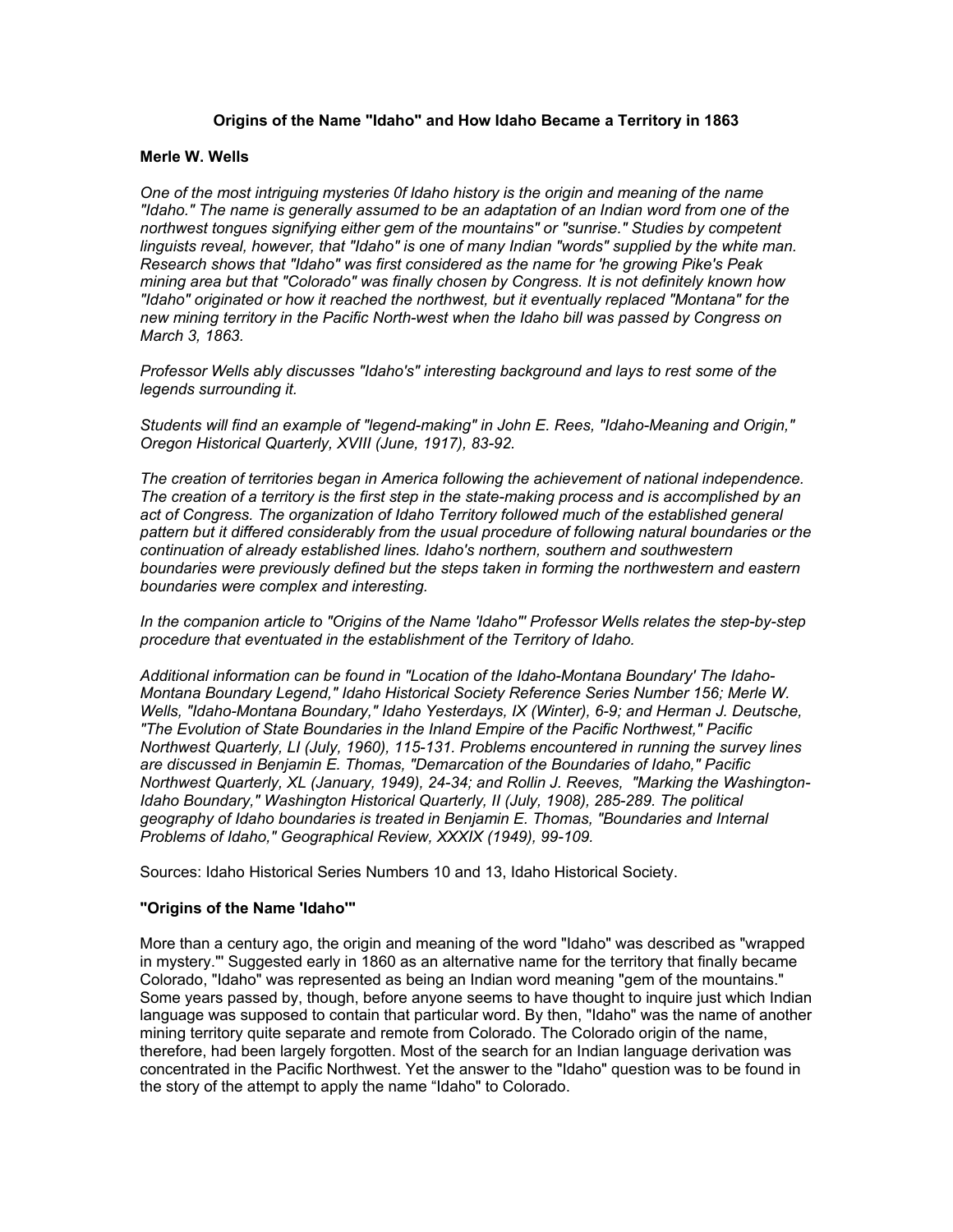Gold miners -- mostly from the Mid-West -- came to Colorado only two years before another group of gold miners -- mostly from the Pacific Coast -- tried their luck in Idaho. Congress, as a result, created a new mining territory of Idaho only two years after it had established yet another mining territory of Colorado. According to the original plans formulated in 1859, Colorado would have been known as Jefferson territory. When the Pike's Peak gold rush of that year promised to bring in population enough to justify admission of a new state (omitting the territorial stage) right away, a constitutional convention assembled, June 6. As a result of this action, a constitution was adopted August 6, and an election of a delegate to Congress was scheduled, along with a referendum on the constitution, for October 3. The constitution was rejected, but as the story unfolded, the election of a delegate to Congress had more than a little to do with the origin of the word "Idaho."

For a time, it appeared that George M. Willing had been chosen delegate, and he went to Washington, D. C. Because the constitution had been rejected, he lobbied for the creation of Jefferson territory. Gross frauds in the election were disclosed, though. Eventually B. D. Williams was certified the winner in place of Willing. Williams also went to Washington, and when "Jefferson," the name of a hero of the Democrats, proved unacceptable to the Republican House of Representatives, Williams insisted upon substituting "Idaho" as the name for the new mining territory. Where he got the name is unclear. Contemporary evidence to identify its source is lacking. Twenty years later, however, a fairly plausible account credited George M. Willing, the deposed delegate, with supplying the name.

In any event, the Rocky Mountain News reported in Denver, April 18, 1860, that "Idaho" was a likely name for the projected Pike's Peak territory. An Idaho act came up for House debate May 12 of that year. Problems over expansion of slavery in the territories divided the nation ruinously at that time, and a motion to table the bill prevailed by a vote of 91 to 82. Further consideration of the measure was deferred pending resolution, in the election of 1860, of the sectional clash which interfered with the progress of the Idaho bill. An incidental and unintended result of all of that delay, though, was an unexpected change in the name of the proposed territory.

Partisan dissension in the Pike's Peak mines complicated the operation of a provisional territorial government therein 1860. Jefferson territory had Democratic sponsorship. Dissatisfied Republicans failed to gain control over a convention in Golden, October 8-9, 1860, that endorsed B. D. Williams' efforts in Washington, D. C., and expanded the authority of the Jefferson territorial legislature. So they organized another territorial convention in Central City, October 24-26. There they provided for a revised judicial code for still another provisional territorial government in place of Jefferson territory. This new Republican provisional government was called Idaho territory, rather than Jefferson. In a mining region referendum, November 11, 1860, the established (but faltering) Democratic Jefferson territory held a substantial voting majority over the new Republican Idaho territory. Encouraged by this success, the Jefferson territorial legislature assembled in a second session, November 13. Nationally, though, the Republicans emerged in control after the 1860 election. So B. D. Williams (who had dealt with both political groups in the mining camps) naturally decided to go along with Idaho, the Republican suggestion, rather than with Jefferson and its nationally less fortunate Democratic antecedents.

Once the 1860 election was out of the way, and Lincoln chosen president, the blockade against creating new territories began to clear. While the southern states were talking secession (which would get their obstructionist votes out of Congress), an Idaho bill for the Pike's Peak mines was ordered printed by the House, December 18, 1860. Then at the insistence of H. D. Williams, the Senate altered a Colorado territorial bill (which it had received months before, April 3, 1860) changing the name from "Colorado" to "Idaho." But when Williams' request for this new name came up in the Senate, January 30, 1861, Senator Joseph Lane of Oregon objected firmly. Senator James S. Green had noted that "Idaho is a very good name. In the Indian language it signifies 'Gem of the mountains'." Lane had dissented: "I do not believe it is an Indian word. It is a corruption. No Indian tribe in this nation has that word, in my opinion." Then he reemphasized his point: "It is a corruption certainly, a counterfeit, and ought not to be adopted." Lane's views,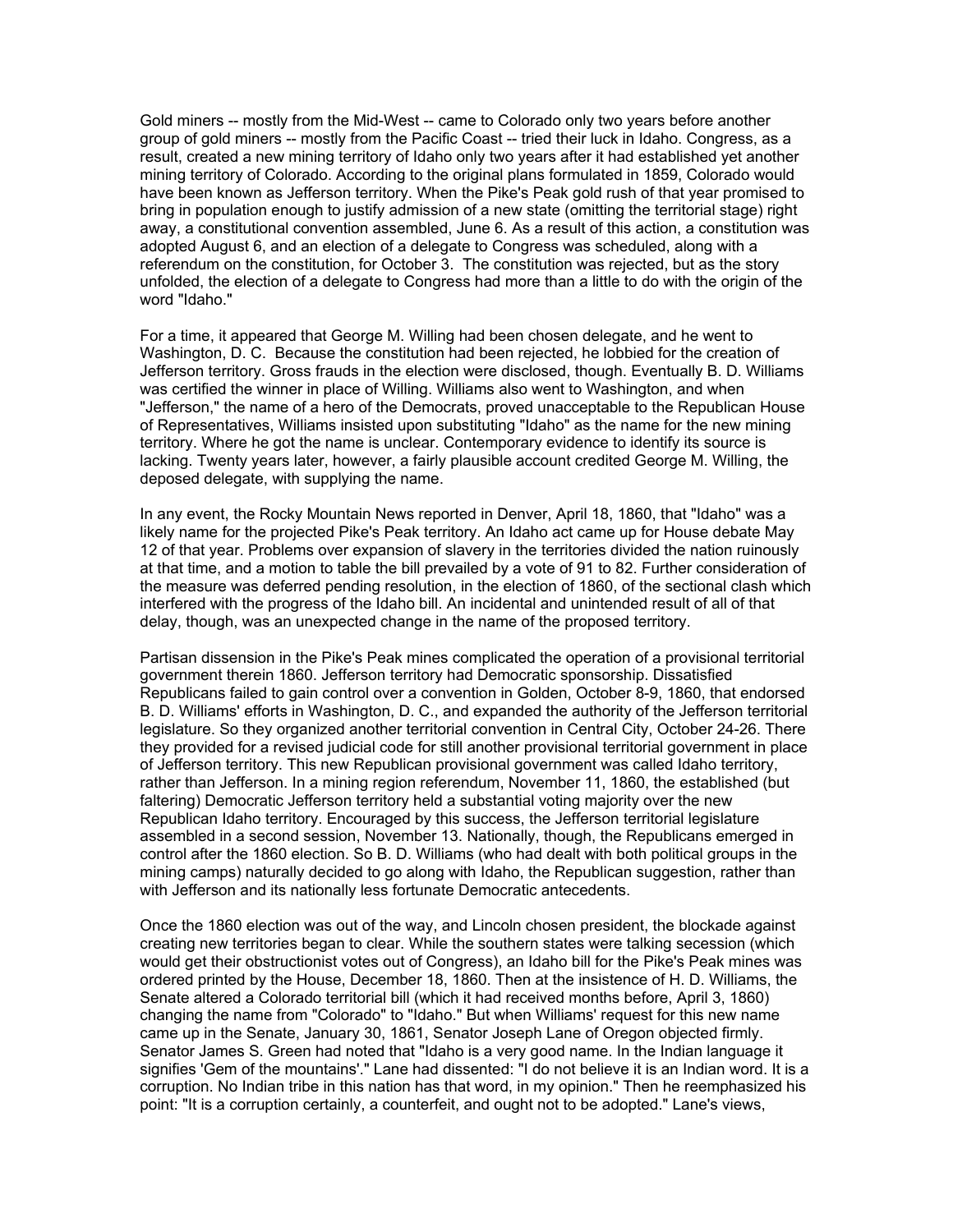though, had not prevailed-possibly because he was the defeated southern Democratic vicepresidential candidate (on the Breckenridge ticket opposing both Lincoln and Douglas) in the 1860 election. But after the Senate approved the change, Williams became suspicious enough to look into the matter.

To his horror, he found that he had been the victim of a practical joke. Williams learned, to his (and to the Senate's) surprise, that the name "Idaho" did not mean, "gem of the mountains" after all. In fact, it did not mean anything at all. George M. Willing-or someone in the circle of Pike's Peak territorial supporters-simply had invented the word, along with the notion of "gem of the mountains," the year before. So Williams hunted up Senator Henry Wilson of Massachusetts to request that the name be changed back to Colorado after all. On February 4, 1861, an obliging Senate quickly agreed to restore the name "Colorado." Before the House did anything about its Idaho bill, the Colorado bill passed the Senate. The House of Representatives then passed the Senate-approved Colorado bill. Consequently, the House bill was never acted on, and the name "Idaho" received no further consideration for Colorado, which became a territory February 28,1861.

Even though it had been rejected for Colorado, the name "Idaho" had great vitality. Whoever had coined the word had hit upon a remarkably acceptable name. By the summer of 1860, "Idaho" had already gained popularity both in the Colorado Rockies and in the Pacific Northwest. It had the merit of sounding so much like an Indian name that, before long, scarcely anyone would believe that it wasn't one. Actually it was just as good an Indian name as a great many of those supplied by such eminent originators of Indian names as Henry Wadsworth Longfellow. ("Idaho" is far from being the only Indian name which no Indian ever heard of until he got it from a white man!) In any case, by the time that bills to establish a new mining territory in the Pacific Northwest were introduced in 1862, "Idaho" again was a leading contender as a name. Furthermore, the people most closely associated with the earlier Idaho-Colorado name mix-up were not involved once Colorado was out of the way. An Idaho bill, introduced December 22, 1862, somehow got renamed "Montana" prior to House passage, February 12,1863. But in a showdown the last night of the session, Senator Wilson went to considerable effort to restore the name "Idaho" to the proposed territory. He succeeded: although only two years had gone by since the "Idaho" to "Colorado" switch (which Senator Wilson had sponsored himself!), no one now challenged the explanation that "Idaho" was an Indian word meaning "gem of the mountains." Concerns of the Civil War had dominated congressional attention during those two years, and it hardly is strange that Wilson and those of his colleagues who still were in the Senate had forgotten all about the Colorado repudiation of the "gem of the mountains" meaning of the name "Idaho." When the Idaho bill was up for consideration in 1862 and 1863, the name was being suggested by people from the Pacific Northwest who mostly had forgotten that they had obtained it from a Colorado origin. With no occasion to doubt the Indian "gem of the mountains" explanation, they knew they had a good name for their new territory. They saw to it that "Idaho" was the name which prevailed.

Numerous and varying interpretations of the word "Idaho-each of them assuming it to have been an Indian word-were offered in an extensive literature which grew up after Idaho became a territory. In June 1864 the Pacific Monthly laid the foundation for one feature of the most widely adopted later interpretation: the meaning stayed the same, but the alleged Indian spelling was rendered "E Dah Ho"-with an accent on the second rather than the first syllable. As yet, no particular language was identified for a source. But as the years went by, no one seemed to dispute the possibility for an Indian language derivation, except William 0. Stoddard. In a letter, December 8, 1875, to the New York Daily Tribune, he explained in detail how his "eccentric friend," the late George M. Willing, had coined the name early in 1860. Willing (said Stoddard) often had told the story 'with the most gleeful appreciation of the humor of the thing." More likely than not, Willing's claim to be the originator is well founded. This much is clear: Willing knew that someone in the small group of Colorado backers had invented the name "Idaho" when it was needed early in 1860, and that Williams had found out about the fabrication in time to get the name changed back to Colorado, February 4,1861. More than that, Willing is a most likely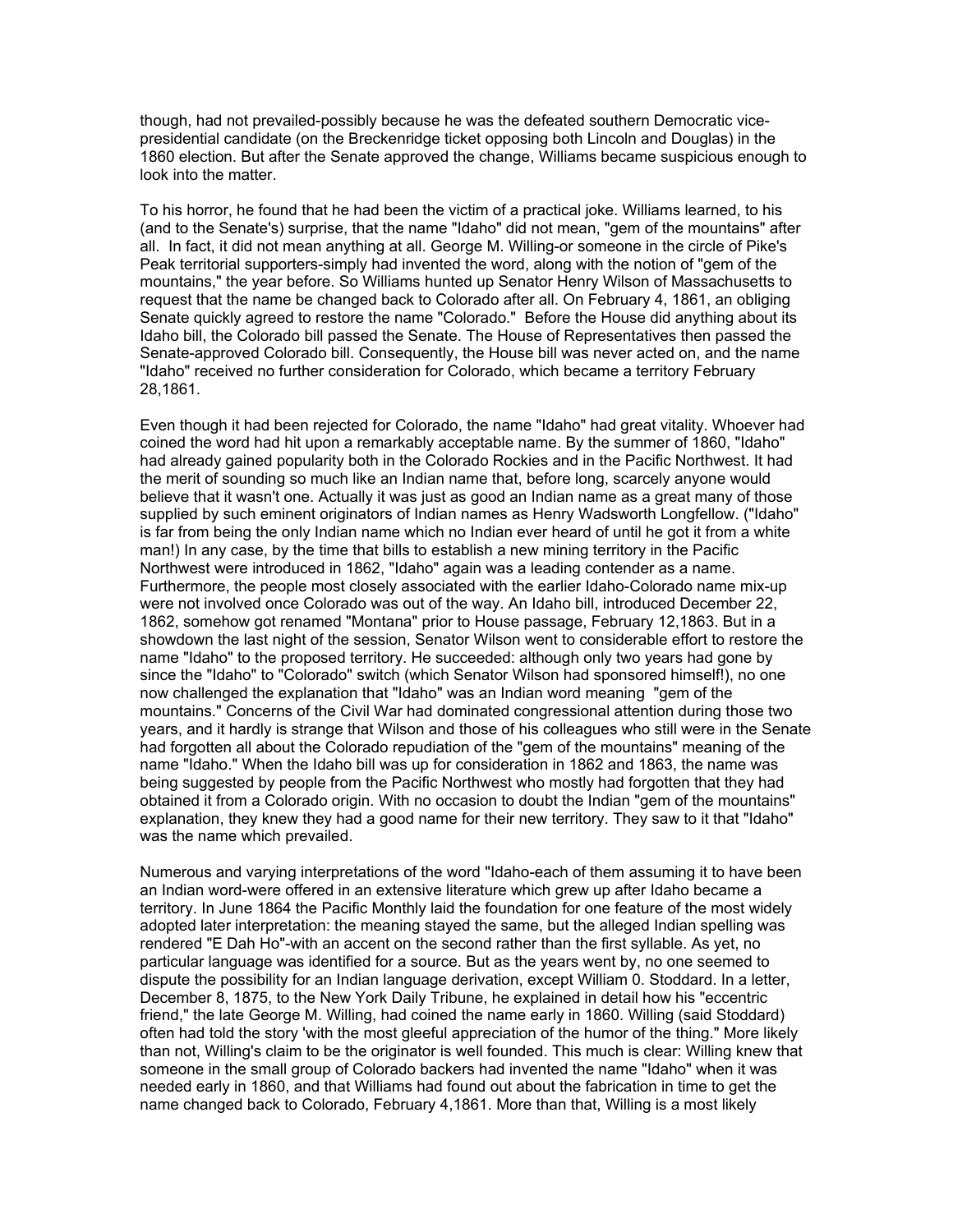candidate for making up such a name. Although his involvement in a number of frauds-the most notorious being the celebrated Arizona Peralta land grant fraud which he concocted-naturally casts some doubt upon his veracity, this particular accomplishment is a plausible one for a man of Willing's special talents. In any case, Willing either thought up the name or, knowing that someone had thought it up, was-true to his name-entirely willing to take credit for the invention.

Stoddard's version of Willing's contribution to the naming of Idaho stirred up a lot of comment. But with a well-established conviction throughout the country that "Idaho" was an Indian word, the general reaction was to scoff at Stoddard's strange explanation. Yet if Stoddard's critics only had thought to examine the Colorado antecedents of "Idaho," they might not have dismissed the entire Willing tale so arbitrarily.

A serious problem generally unrealized in the earlier years confronted those who accepted the "gem of the mountains" interpretation of the name "Idaho." Reference to mountains in the definition posed no particular difficulty, assuming that the Indian language sought for belonged to a tribe of mountain dwellers. But the concept of gem is a white man's notion, quite foreign the thought of ordinary American Indian peoples. As early as 1880, an Idaho World correspondent - possibly Frederick Campbell -- was aware that the "gem" translation was highly dubious. He had been on hand when the Jefferson territory constitutional convention was searching for a name for their proposed commonwealth in 1859; if his memory of a time 20 years earlier did not betray him, the name "Idaho" with its "gem of the mountains" connotation was suggested then. (This much of a modification of the Willing story is by no means impossible to reconcile with the rest of the known facts: someone around the convention could have invented the  $\sim$ e; the someone may have been Willing himself or WilIing may have taken credit for it; and delegate Williams might still not have found out about it until February 4, 1861.) The Idaho World correspondent, who wrote November 30, 1880, explained that even in 1859 he had realized that the Arapaho Indians certainly were unlikely to have thought about, or to have been able to talk about, anything as sophisticated as a gem. He had another good point, too: If "Idaho" indeed were of Colorado Indian derivation, Arapaho was a decidedly appropriate choice for a language to have it come from, rather than a Northwestern Indian tongue. This possibility eventually was looked into. Ellsworth Bethel, curator of natural history of the Colorado Historical Society, consulted people familiar with Arapaho -- and with Ute as well, for that matter -- only to report in 1924 that "Idaho" was not a word in either language. Even if were of Arapaho origin, identification of such a source would have been difficult at best. Dr. Zdenek, a competent modern linguist who specializes in Arapaho, notes that "The problem is chiefly the fact that English transcriptions of Indian words are so unsystematic and misleading that to match the sounds of 'Idaho' with anything resembling it in Arapaho would be quite irresponsible." Considering that the name was the product of a white man rather than an Arapaho, the finding that "Idaho" is not an Arapaho word hardly is to be wondered at.

Alternative interpretations of "Idaho" tried to get around the difficulty of having an unlikely concept such as "gem" inherent in the meaning of the word. Any number of variant meanings have been offered. But the one which generally supplanted "gem of 'the mountains" was advanced by Joaquin Miller as early as 1880. Writing on July 30, he suggested "morning light" or "sunrise" as an appropriate possibility. Miller had been an expressman, a partner in the agency of Mossman and Miller, which had served the Nez Perce and Salmon River mines in 1861 and 1862. In spite of the fact that the word actually had come from Washington, D.C., to the Northwest, as the name for the Columbia River steamer, Miller converted it into a Nez Perce name. He adopted the old Pacific Monthly 1864 form of "E Dah Hoe," claiming further that he had been familiar with it as early as 1861 and 1862. Gilbert Butler, to whom Miller imparted this contribution, added another language to the mixture by attributing the same new meaning to the same word, only in Yakima. Eventually John Rees tried yet another language. He assembled the same syllables from Shoshoni stems, keeping the "sunrise" meaning. These achievements preceded the application of methods by which modern scholars have found that these interpretations were entirely in error. But the result of these efforts has been to provide an additional popular etymology of "Idaho" which is no less legendary than the original "gem of the mountains" version.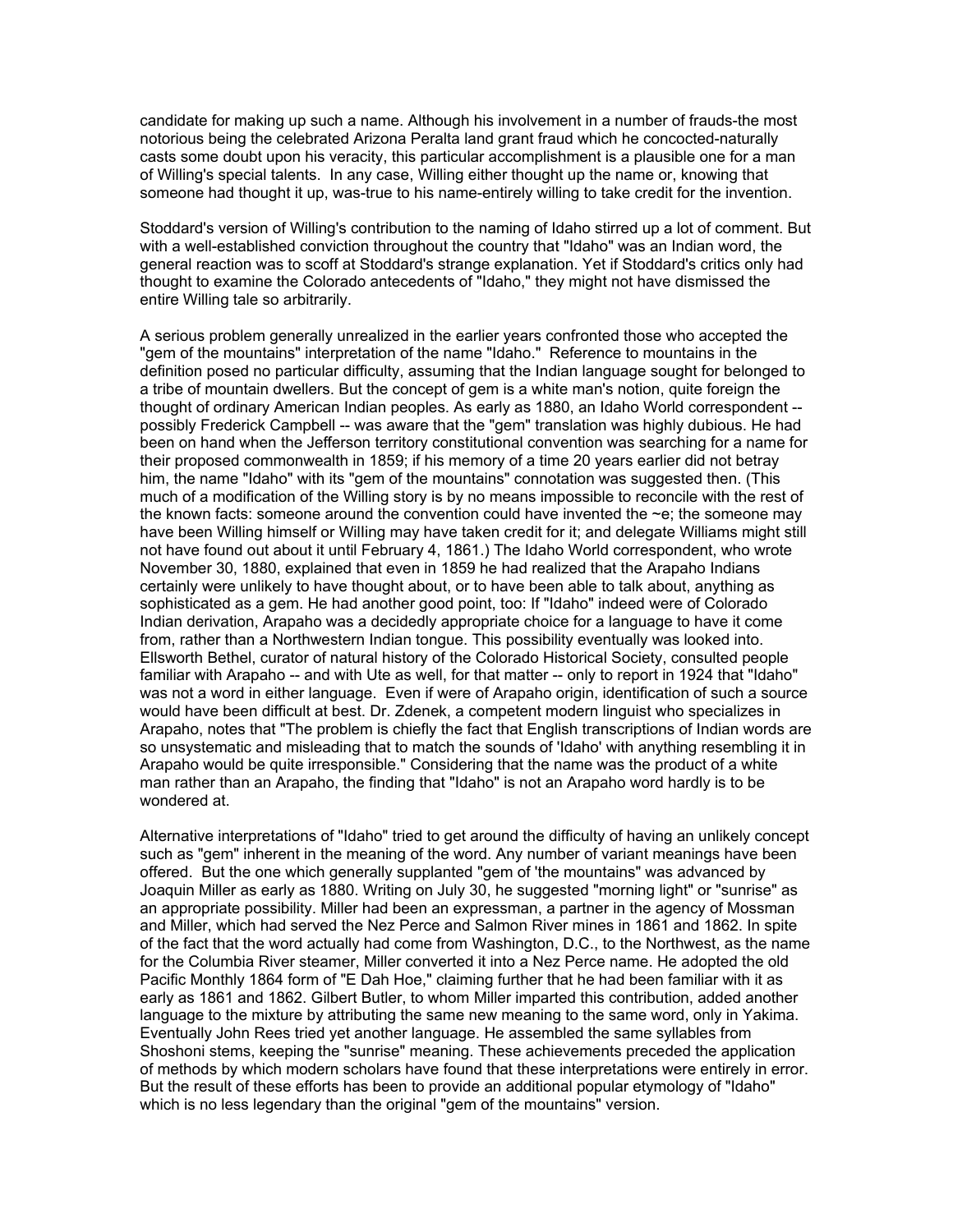Dr. Sven Liljeblad's recent investigation of the legendary Shoshoni derivation proves that "Idaho" has no origin as a Shoshoni word. So after a century of search of Indian languages, both in Colorado and in the Pacific Northwest, no defensible Indian derivation for the name "Idaho" has been turned up. As a result of confusion arising from the invention of the name "Idaho" for Colorado in 1860, the word has gained two widely accepted but legendary etymologies ("gem of the mountains" and "sunrise") and a dozen or more other Indian explanations, all of them equally unfounded. Had it not been for William 0. Stoddard's preservation of George M. Willing's story, and for some revealing passages in the record of the early debates of the name in Congress, the origin of "Idaho" would remain as clouded in mystery today as it was to the people of Idaho Springs, Colorado, when it first came into use in 1860.

## **"How Idaho Became a Territory in 1863"**

Statemaking in the United States during the nineteenth century involved two major steps: first, creation of a new territory in a newly-populated area (or in lands left over when a state was made out of part of an existing territory); and second, admission of a territory to the union as a state.' Both of these steps required the action of Congress. As soon as settlement advanced into an area which was not yet organized as a state or territory -- or into a region far enough away from the center of a territorial government to justify formation of another potential state -- Congress generally heard pleas for the creation of another territory. Some territories were created which took in vast tracts of unoccupied lands -- lands which were from the beginning expected to make up more than one new state when they were finally settled. As vacant lands were occupied, territories were divided to meet the needs of their increasing population. Although there were no hard and fast limits. Congress ordinarily hesitated to create a new territory with fewer than one or two thousand inhabitants, or to admit a state with a population a great deal under that which would entitle it to one congressman.

Territorial government usually was not very popular, but it was something that had to be put up with on the frontier where settlement was sparse. Each of the territories wanted to get through the territorial stage just as quickly as possible, although in a few instances, territories turned down offers for admission that seemed premature. A deciding factor was the cost of territorial (as contrasted with state) government. Congress supplied most of the essential expenses of running a territory. Governors, secretaries, supreme court justices and most of the other territorial officials were appointed by the president of the United States, confirmed by the Senate, and paid by the federal government. Even the legislatures, though elected by the voters of the territories, were paid from federal funds. With most of the costs of government given them by Congress, territories might have been expected to have wanted to stay that way indefinitely. But there were drawbacks. Voters in the territories had no voice in choosing the president of the United States, and no representation in Congress-save that of a non-voting delegate. Somehow a non-voting delegate could not help but represent his constituents quite inadequately. Territorial residents, though, could always look forward to the happy day when they could assume the privileges, along with the burdens, that went with statehood. In the meantime, they laid the groundwork for the future states which they aspired to found.

Territories, then, went through several essential steps as they progressed toward statehood. To begin with, they were given temporary constitutions -- called organic acts" -- by Congress when they were created as new political units. Under temporary territorial governments, foundations were provided for the operation of eventual state governments, republican in form as required by the United States constitution. (This never was much of a problem.) While institutions of government were being perfected, the territories also were in the process of establishing stable communities with economies permanent enough to assure that the prospective state somehow would survive after admission. (This was a problem only in Nevada, which declined embarrassingly some two decades after its premature admission as a state during the Civil War in 1864. About that time, the discouraged citizens of Nevada noticed that the United States constitution fails to provide any clearly discernable procedure for disposing of an unsuccessful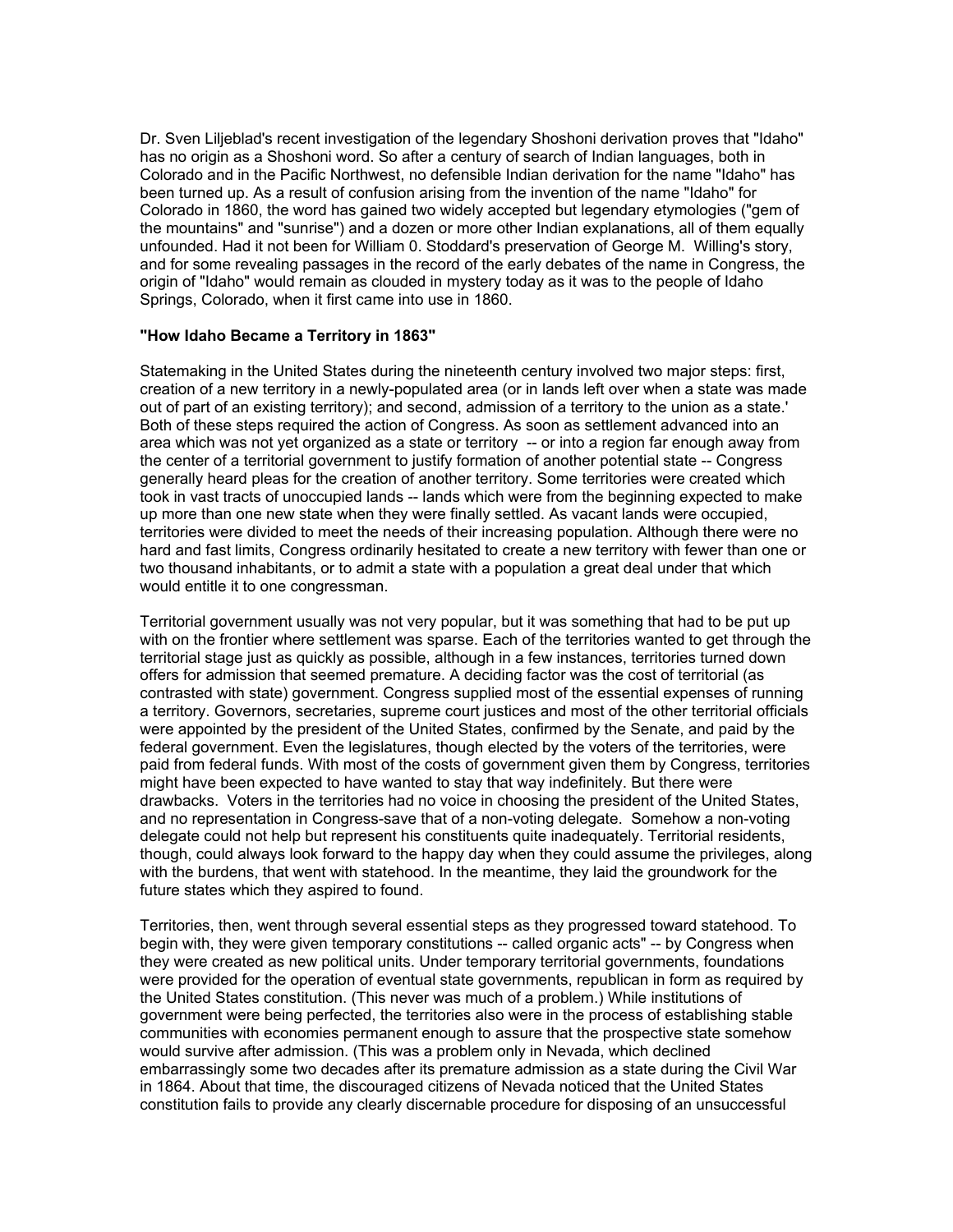state!) Moreover, territories were given temporary boundaries, which could be adjusted by an act of Congress as the needs of expanding settlement demanded. By the time they were ready for statehood, though, territories practically always had developed to a point where their final state boundaries already were fixed-or were ready to be fixed. (This was often a problem-in the West especially. Many states never did succeed in obtaining thoroughly desirable boundaries. For example, none of the states in the Pacific Northwest was able to avoid dissatisfaction, with its final boundaries, and California and Nevada had the same trouble.) In the case of Idaho, more than of many others, the choice of boundaries did much to decide what the future state would be like. With a different interior boundary arrangement in the Pacific Northwest, the state of Idaho might have been very different, if it were to exist at all. The story of how Idaho came to be, then, must be in large part the story of how the states of the Pacific Northwest got their boundaries.

Boundary making in the Pacific Northwest would have been difficult even if the boundary makers had had much of an idea of what they were doing before they acted. Had they been trying primarily to choose lines suitable to the geography of the region, great masses of mountains and deserts would have made their tasks difficult indeed. Moreover, they always had to take into account the sequence in which settlement developed. If large-scale mining had come first, for example, state boundaries in the Northwest almost certainly would have differed greatly from what they are today. And since the early settlers had to have territorial government, political boundaries had to be defined for the territories they inhabited long before anyone could be sure what the eventual pattern of settlement would be. Worse still, such territories had to be established before the boundary makers themselves had too clear a notion of the geography of the region anyway. Decisions, therefore, had to be made that created serious problems by the time that miners were rushing to Pierce and Elk City at the beginning of the Civil War.

Even the earliest settlers in the Pacific Northwest had recognized that the Cascades range provided the major natural internal division of the region. A well-watered strip along the coast was separated from the interior mountains and deserts; even though the mighty Columbia flowed through a gorge that penetrated the Cascades, communication between the two sections was difficult. Little in the way of road building was practical in the Cascades in those days. And on top of that, serious obstructions to navigation blocked continuous travel by steamboat along the lower Columbia. By the time of the gold rush, the Oregon Steam Navigation Company had put a connecting series of steamers on the river. Thus, by traveling on three different boats, passengers and freight could be transported through the Cascades barrier. But even though the Cascades were not quite in-penetrable, no one could doubt that they divided the major natural regions in the Pacific Northwest.

When those who had settled in Oregon Territory west of the Cascades and north of the Columbia got to thinking about the matter of asking Congress for a new territorial government late in 1852, they were aware of some important boundary alternatives. One of the boundary possibilities was a north-south line along the Cascades; the other was an east-west line along the lower Columbia. The immediate concern of settlers north of the Columbia, though, was what to them seemed to be their remoteness from the Willamette valley, where most of the early residents of Oregon lived. (Oregon north of the Columbia then had a population of a few less than 4,000, more than half of whom resided along Puget Sound.) But practically no one lived in Oregon east of the Cascades, outside of a small settlement at The Dalles. So there was no point in establishing a new territory there. Congress therefore, was asked to divide Oregon along the lower Columbia, and did so. To accomplish this, Washington territory was formed in 1853 out of the northern part of the original territory of Oregon. From then on, the only way that Oregon or Washington could retain a respectable size was to expand eastward right across the great natural boundary of the Cascades range. And that is what each proceeded to do. When the time came to select an eastern state boundary, both territories disregarded the Cascades. (Prior to settlement of the interior Northwest, both Oregon and Washington stretched all the way east of the Continental Divide, but everyone knew that their eastern boundaries were strictly temporary, settlement of the interior.) As a result, both Oregon and Washington ended up with two decidedly sections, east and west of the Cascades, having which often conflicted.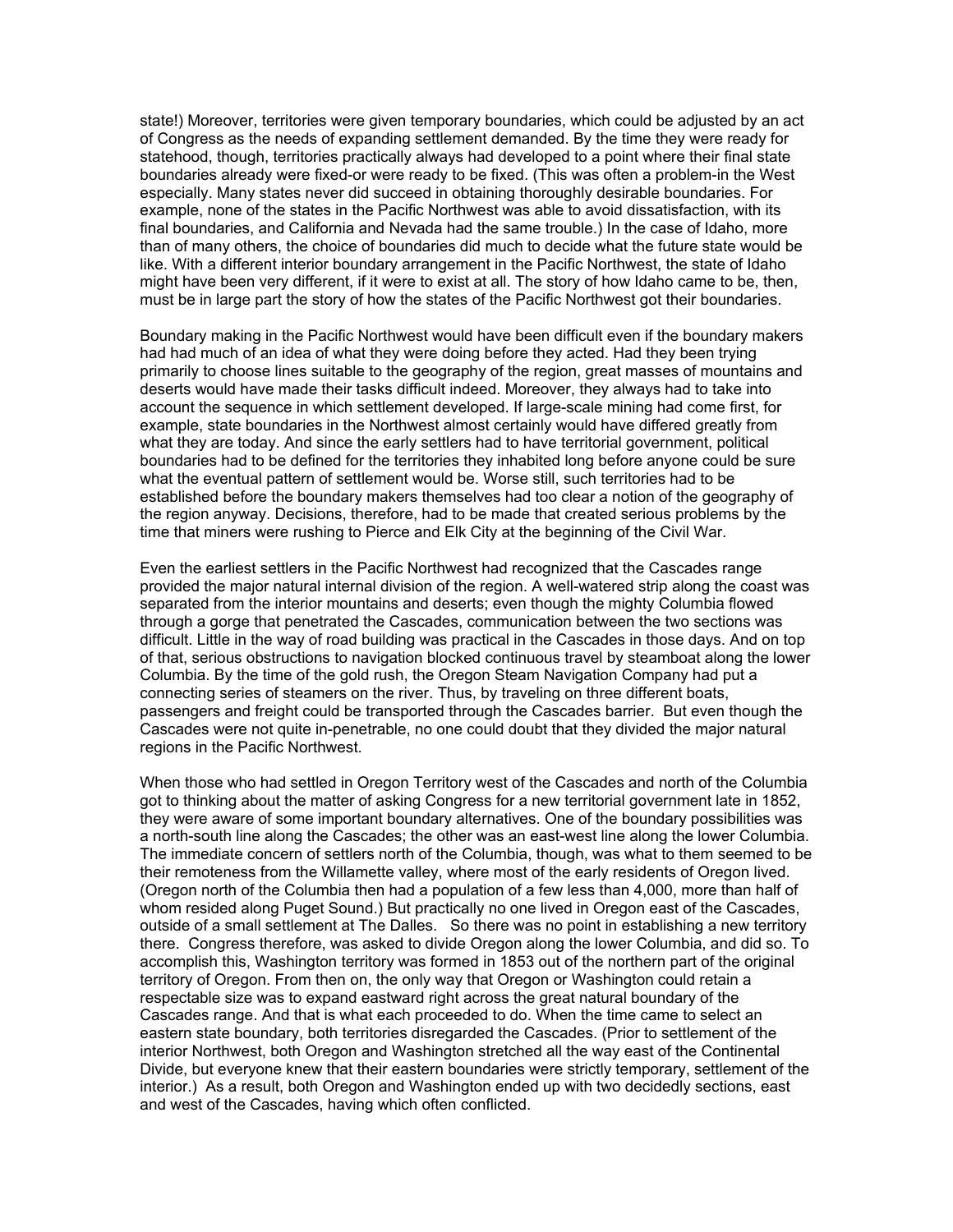Serious objections to leaving the country east of the Cascades in Oregon at all were voiced well in advance of the 1860 gold discoveries that led to the creation of Idaho. A movement in The Dalles to set up a new large interior Pacific Northwest territory commenced in 1855 after the Colville gold excitement brought some miners to eastern Washington. But the Colville miners ignored the invitation, and the project collapsed. When Oregon's constitutional convention considered the eastern state boundary that Congress was willing to offer Oregon, the delegate from The Dalles still disapproved of letting the state of Oregon include any of the territory east of the Cascades. But the protests of The Dalles got no- where. When Oregon became a state in 1859, its eastern boundary still was the one that Congress and the state constitutional convention had wanted. That decision, incidentally, fixed the western boundary of future southern Idaho; although there were a number of later times when responsible leaders in western Oregon thought that the state boundaries ought to be revised to leave all of Oregon and Washington west of the Cascades in Oregon, and to put all the rest into other territories, no serious effort ever went into the project. After all, states rarely agreed to a major reduction in size, and boundaries of a state may not be altered without the state's consent. When Washington was established north of the Columbia, and when Oregon was given its state boundaries, no real chance remained for any kind of state boundary to be run along the great natural barrier of the Cascades. Nevertheless, the matter continued to be discussed for years-especially in Washington territory, whose boundaries Congress could change without bothering to get the approval of the territorial legislature.

When the settling of Pierce and Franklin brought white miners and farmers in 1860 to what now is Idaho, the region was part of Washington. Furthermore, when Congress had decided what state boundary would be appropriate for Oregon, it had seemed to responsible senators that the settlement of the forests and deserts which now are in Idaho would proceed so slowly that no more new territories would be needed in the Pacific Northwest until sometime in the next century. The gold rush to the Idaho mines changed all of that. By the time of the Washington congressional election of 1861-held July 8, when the new mines around Pierce were only a few months old-Shoshone county recorded the largest total vote cast in Washington. The election in the mining region, therefore, proved to be of special importance, and its result affected the future of Idaho.

Three candidates were seeking to represent Washington in Congress. Important national and local issues faced them. In national affairs they held to three rather different points of view: all of them advocated preservation of the Union, yet they disagreed greatly as to the method. But differ as they did upon national affairs, the three candidates got together upon the major local is-sue-as yet scarcely discussed-of what to do with the new mining region. Concluding their campaign tour of Pierce and Orofino City, they met with a few other leaders who had come to the mines from the Puget Sound area. At that meeting, the candidates decided that regardless of whoever might win the election, the victor would do all that he could to see that the new mining country became a separate territory.' Nationally, all three of the candidates spoke, at least, for preservation of the Union; locally, all of them endorsed in secret, the division of Washington so that the eastern miners might have a territory of their own.

At the time that the three Washington congressional candidates decided in their quiet meeting at Orofino City to seek a new territory for the Idaho miners (who then were in Eastern Washington, of course) the future pattern of settlement in those parts was far from clear. Lands in Eastern Washington which were adaptable to farming certainly would be settled eventually, and development of the mines could be expected to hasten the day. (As a matter of fact, markets furnished by the sudden growth of the mines led almost immediately to irrigated farming in lands where scarcely anyone would have anticipated such a development even one year before.) What could not be foreseen, except in the most general way, was the course that mining occupation of the mountainous interior might take. Startling gold discoveries might populate the most remote and unlikely places with thousands of inhabitants in almost no time at all. But if new mines should be worked out quickly, the flourishing city of one season might be a ghost town the next. In the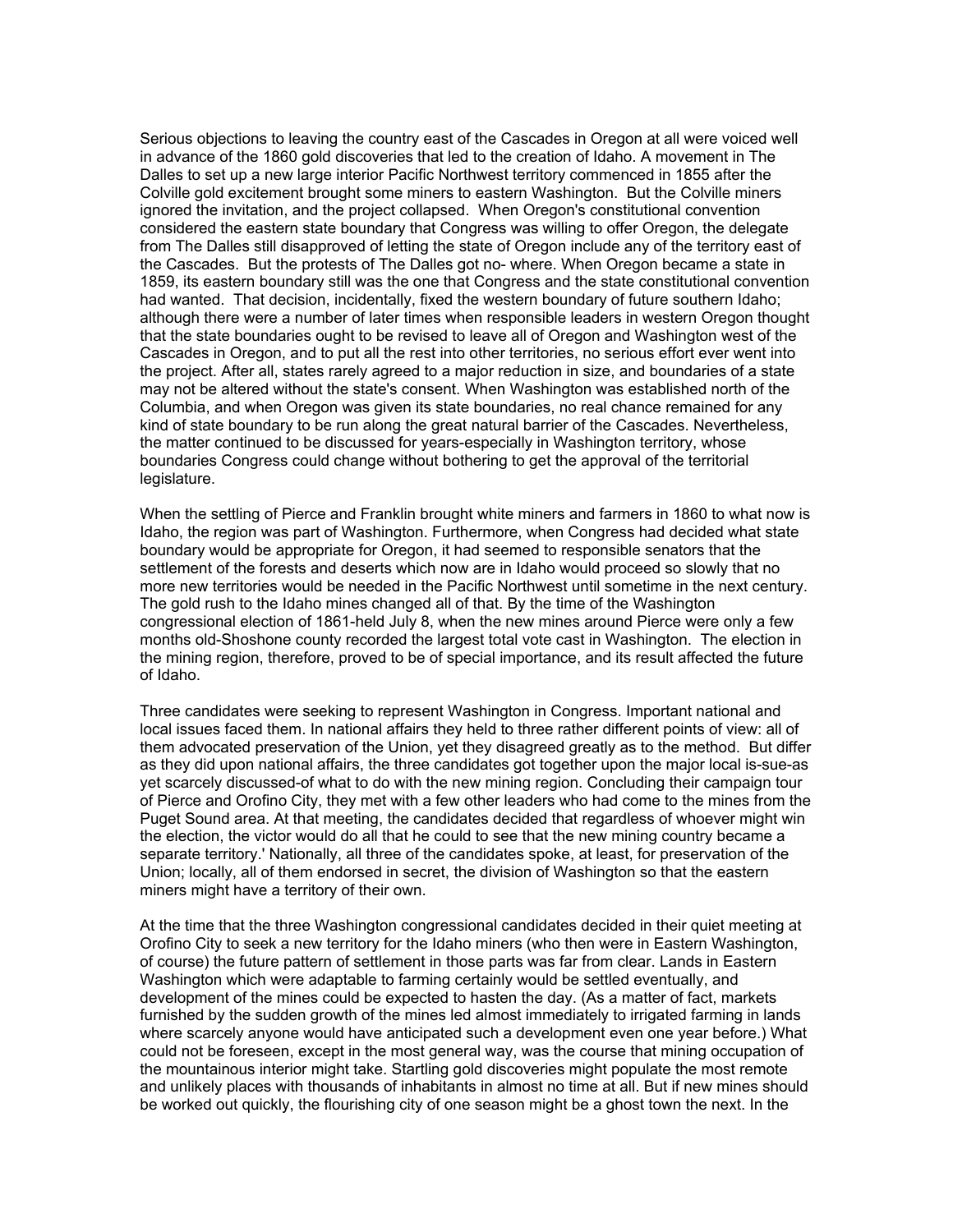case of the Clearwater gold rush, it looked as if miners would be busy in the area for years, and by the time of the Orofino conference early in July, new discoveries around Elk City provided definite assurance that the mines were going to keep growing. No one, though, could be sure where the next rich strike might come.

Creation of new mining territories might have seemed a little bit risky. But Congress suddenly had become entirely willing to take such chances. Before the Civil War, the national sectional conflict over the issue of expansion had delayed provision of a territorial government for California until after the gold rush forced Congress to admit that mining community directly as a state in the compromise of 1850. But with southern obstructionists out of Congress with the beginning of the Civil War in 1861, two new mining territories of Nevada and Colorado had been created. That action, showing as it did that Congress now took an entirely changed attitude toward establishment of new territories, happened to be timed just as the Clearwater gold rush was gaining momentum in the spring. By July, when the three Washington congressional candidates agreed to ask for similar action for the Pacific Northwest, they could expect a favorable response. Their main problem was to figure out a boundary which would be appropriate for the projected new territory.

Division of Washington on the line of the Cascades offered a possible if somewhat unlikely solution to the miners' boundary problem. The Washington legislature, in fact, had considered making such a recommendation to Congress, just before the gold rush had got underway. John M. Cannady-- then of Walla Walla, but soon to be numbered among the most prominent of Idaho pioneers-had proposed a new Walla Walla territory that would have included all of Washington east of the Cascades line. Olympia, already the territorial capital of Washington, was just then engaged in trying to beat down an attempt to move Washington's territorial seat of government to Vancouver. (Vancouver's aspiration to become capital had just gained legislative approval. December II, 1860; the only snag was that the Vancouver interests had forgotten to put an enacting clause on their proposed legislation, and the defective statute naturally failed a test in court.) Territorial reorganization that would have confined Washington to the strip of country west of the Cascades definitely would have demolished any claims Vancouver might have advanced in the future for removal of the capital: Olympia therefore favored such a boundary plan. In the legislative showdown, January 29, 1861, Vancouver had won. Even so, talk of dividing Washington on the Cascades continued in Olympia after the Clearwater gold rush had changed the situation entirely. And. even after Olympia came up with an alternative to a Cascade boundary, other communities still continued to advance the notion.

Fabulous new gold discoveries brought a stampede  $t<sub>o</sub>$  Florence in the fall of 1861, and by the time the Washington legislature had another chance to review the closely-related issues of location of the capital and of territorial division, no one could doubt that by 1862, the main concentration of population in Washington would be found in the new eastern mines. Olympia's danger of losing the territorial capital to Vancouver-or perhaps tot Walla Walla, since the majority of Washington's population would be east even of Walla Walla increased directly with the rapid growth of the mines. Influence of the mining counties in the, legislature might be held down for a time by refusal of the Puget Sound delegations to allow a fair reapportionment bill to go through. (The legislature was supposed to be apportioned in both houses according to population,  $b\sim$  with the sudden, spectacular shifts characteristic of golf rushes, territorial legislatures found all kinds of excuses for failing to keep their apportionment up to date. The older and overrepresented areas usually hoped that if they only waited long enough, the miners would work out their claims and go away. In any event, the evil day of reapportionment generally was put off just as long as possible.) But should the mining counties ever succeed in getting the majority in the legislature that their population entitled them to, then relocation of the capital was just about sure to follow. And loss of the capital would be only one consequence of the decline of Olympia and Puget Sound influence in the Washington territorial legislature.

Legislative attention to the problem of territorial reorganization showed that at the end of the first big mining season, the various sections of Washington had not yet decided upon a proper course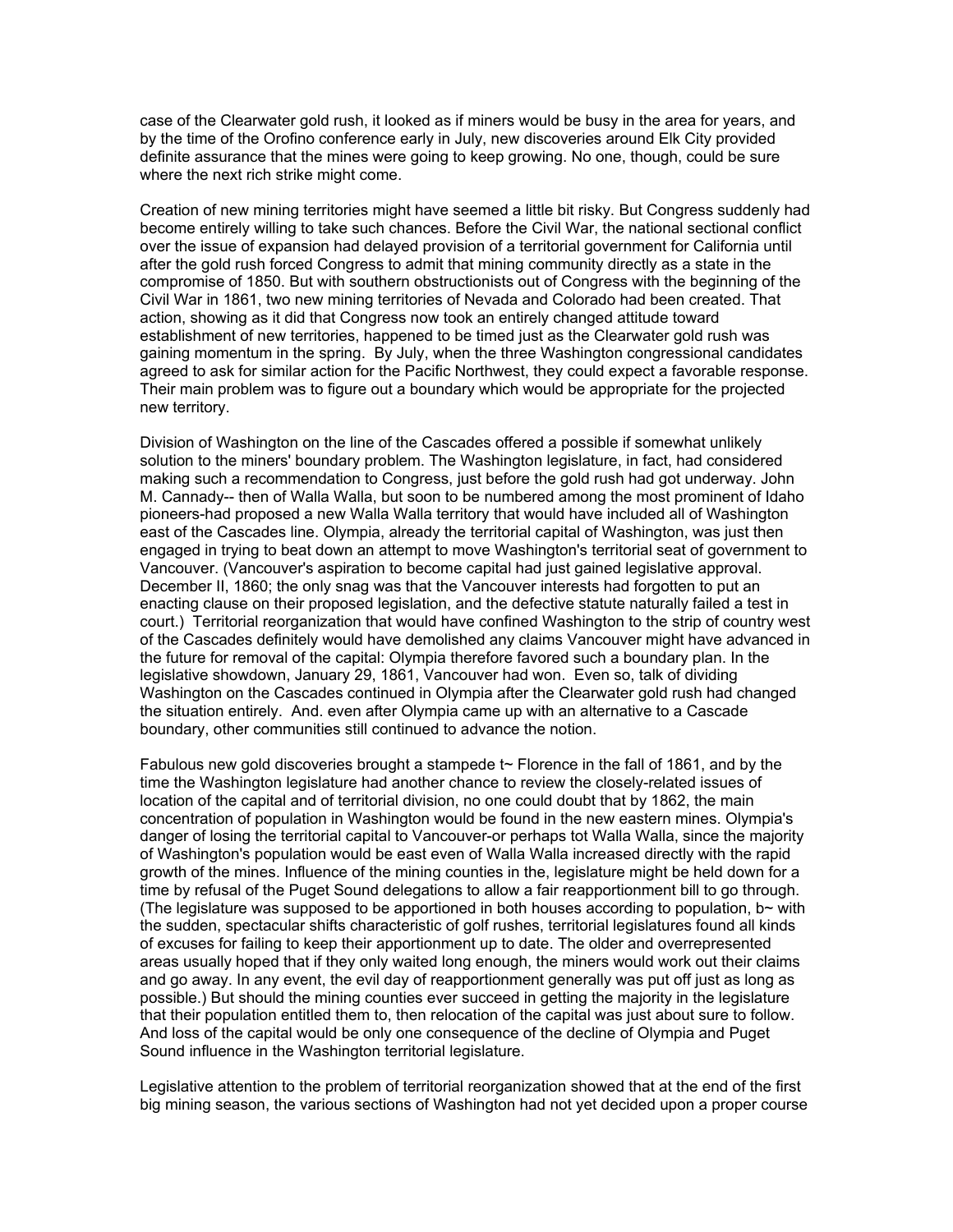of action. Representatives of the Puget Sound counties put a request through the House, January 27, 1862, asking Congress to divide Washington on the Cascades. Members from Walla Walla and the mining region dissented: situated near the prospective geographic center of Washington (assuming that the part of Washington adjacent to Nebraska and Colorado would disappear whenever population should reach it), and hopeful that the gold rush had only begun, the eastern representatives believed that if Washington only were to remain intact for two or three more years, statehood would be achieved. (That was not an unreasonable expectation, and was exactly what happened to the new territory of Nevada by 1864.) But the Council - that is, the upper house of the territorial legislature - reacted differently. J. Marion More - who was interested in the new mines, and who soon became just about the leading citizen of Idaho City - endorsed the proposed Cascade boundary line. But the Puget Sound delegation rejected the suggestion for a new territory east of the Cascades, January 29. Thus the Sound counties passed the memorial in the House, only to defeat it in the Council.<sup>11</sup> Another mining season had to go by before their real preference could be ascertained for certain.

Thousands of gold-seekers rushed to the Salmon River mines as soon as travel became practical in the spring of 1862. At the height of the excitement, a new boundary suggestion came from Olympia. There, on April 5, 1862, the *Washington Standard* indicated that Washington territory should be divided, but not on the Cascades. In order to keep Washington as big as possible and yet get rid of the mining area with its controlling majority of Washington's population, a new territory was advocated foe the miners only. After all, there was no need to cut off anything more: if just the mines were detached, the danger that political control of Washington would shift east across the Cascades would end suddenly. Walla Walla and the potential farming section of the Palouse, therefore, might stay in Washington without endangering Olympia's future. A boundary much farther east than the Cascades would leave Olympia with a Washington territory of respectable size to preside over. To accomplish this, Washington's eastern boundary might properly be made a northern extension of Oregon's eastern boundary. Dr. A. G. Henry - surveyor general of Washington, and an exceedingly able and influential agent for Olympia - selected the exact line that would meet these new Olympia requirements. His choice was a meridian running due north from the new town of Lewiston, which had been established the season before at the mouth of the Clearwater. From that time on, that was the line that Olympia partisans worked for.

An early test of the attractiveness of the Olympia plan came in Washington's 1862 election. Gilmore Hays, who had attended the Orofino conference at which the Washington congressional candidates had agreed to territorial division the year before, represented the interests of Olympia in the mining counties.12 But his advocacy of giving the miners a territory of their own met a poor response. Union party conventions held June 21, 1862, at Pierce (for Shoshone County) and at Florence (for Idaho County)<sup>13</sup> showed no great enthusiasm for setting their area up as a new territory. Worse still, their candidates met defeat, July 14 - a misfortune attributed to Hays' identification with the agitation for Washington territorial division. Gilmore Hays, in fact, headed the Union legislative ticket as a candidate for joint councilman in Nez Perce and Idaho Counties, and his loss to RaIf Bledsoe of the Union Democratic ticket (which actually ought to have been merged with the Union [Lincoln Republican] ticket anyway) could not be blamed on national issues. In the legislature, Bledsoe was pledged to "oppose division of the territory…favor a removal of the capital [from Olympia] to a point east of the Cascades, and . . . vote for measures to emancipate the Columbia River from the trammels of monopolies."<sup>14</sup> The latter point had special importance in the view of those who fought against Washington territorial division: in less than two years, the Oregon Steam Navigation Company, benefiting from its control of river traffic on the Columbia during the Idaho gold rush, had grown in the estimation of its enemies into an evil monstrosity. An undivided Washington territory, freed from control of Olympia and Puget Sound, would be able, they hoped, to bring the OSN to terms and end the monopoly. A Washington legislature meeting in Walla Walla and controlled by the mining counties would present a spectacle quite different from the scene in Olympia: aside from attending to the transportation difficulties of the Columbia above the Cascades, such a legislature might be expected to take care of the other problems of the mining and agricultural interior as well.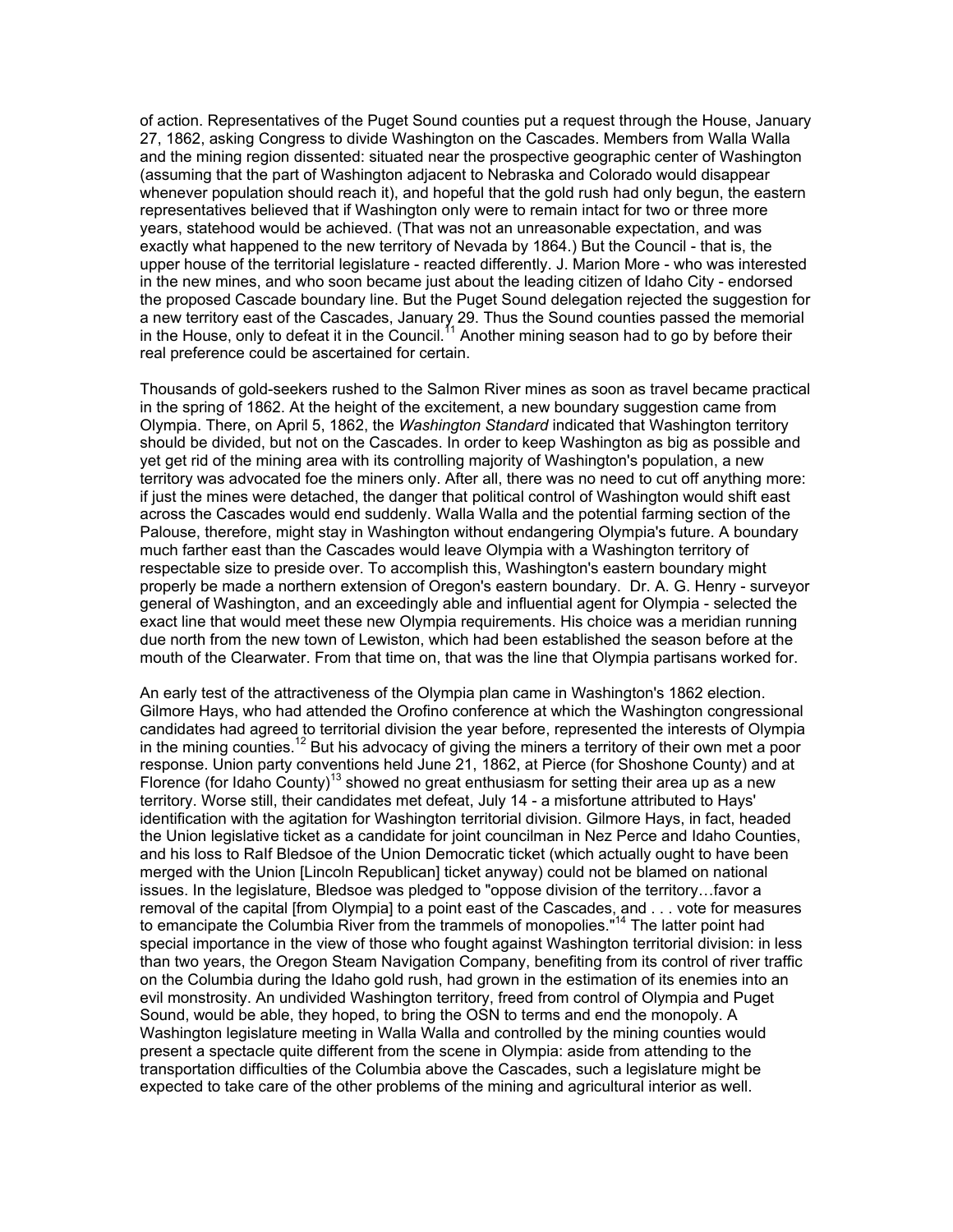No fewer than four Washington cities aspired to be capital, either of Washington or of a new mining territory, by the summer of 1862. Their attitudes toward the issue of territorial boundary revision naturally were affected in large measure by their hopes to be capital of one territory or another. Olympia desired to oust the eastern mining counties from Washington, but to retain Walla Walla and the future interior farm lands. (This had become clear by the time that the east attained its new status as majority section of the territory, leaving Puget Sound a minority for a change.) Vancouver, to become capital, had to rely upon its position on the lower Columbia: accessible to Puget Sound, Vancouver had an advantageous location as the transportation outlet for Walla Walla and forr the mines as well. Vancouver would have to oppose division of Washington on the Cascades, but otherwise could make whatever deal might serve its interest either for division of Washington farther east, or for keeping Washington intact. Walla Walla particularly through its organ, the *Washington Statesman* - was voicing the view that Washington should remain intact in anticipation of early admission as a state. Keeping the mines in Washington would help to preserve eastern Washington as the majority section. Once the eastern majority gained control of the legislature, Walla Walla could expect to become capital. If the mines continued to grow, Walla Walla might be capital of a new state before long. Finally, Lewiston - which had surpassed Walla Walla in population during the 1862 rush to Florence could expect with confidence that Congress would establish a new eastern territory if a strong demand should be voiced for any such action. A division of Washington, either on the Cascades or along the Columbia, would work to Lewiston's advantage, and the geography of the Pacific Northwest clearly favored the Lewiston proposal. The Portland *Oregonian* had endorsed a Cascade boundary for Washington, predicting with great confidence, June 9, 1862, that the gold rush would give the Idaho mines<sup>15</sup> a population large enough so that Congress soon would admit a new interior state of Idaho without bothering to put the region through a separate territorial stage at all.

Even though all such projects had suffered an adverse reaction at the polls in the mining counties, July 14, talk of the *Oregonian's* new state of Idaho continued throughout the summer of 1862. Shortly after the *Golden Age* commenced publication in Lewiston, August 2, suggestions of the propriety of statehood for the land east of the Cascades were appearing in its columns. The Oregonian continued to predict that a Cascade boundary soon would divide the lumbering, fishing, and industrial interests of Puget Sound from the agricultural and mining communities to the east. But in Olympia, the *Washington Standard* continued to demand a boundary separating Walla Walla from the mines, rather than division of the territory on the Cascades which would separate Olympia from Walla Walla.<sup>16</sup> And in Florence, September 8, 1862, Henry Miller - a former editor of the *Oregonian* - blamed the new *Oregonian* proposal entirely on the Oregon Steam Navigation Company, arguing that the detested steamboat company wished to inspire division of Washington in order to prevent eastern Washington legislators from combating the Columbia river transportation monopoly.<sup>17</sup> But contrary views expressed in Olympia, Walla Walla, and Florence did not discourage Lewiston and the *Golden Age* in the least. Upon becoming editor of the *Golden Age*, John H. Scranton took up the cause of the new state of Idaho with vigor. By October, 1862, a Lewiston committee organized to circulate petitions asking Congress for a new territory with a Columbia river boundary, and by December, Scranton was complaining that Olympia was useless to the interior as territorial capital. "Of what use to us is a capital of Washington Territory located at Olympia?" he asked. "During four months of the last year no communication could be had with the place at all. lts distance is between seven and eight hundred miles, interspersed with huge forests, roaring rivers, and rocky bound shores of ice, with impassable barriers of snow."18 Needless to say, Lewiston would have been perfectly happy to become capital of the eastern area.

Debate of the issue of creating Idaho continued in Olympia after the legislature assembled there again. After waiting a week or two for members from the mining counties to make the long trip to Olympia, the legislature chose presiding officers from the suddenly important eastern counties. T. M. Reed of Florence, one of the Union Democrats elected from Idaho county, became speaker of the house, December 6, 1862, and on December 13, J., M. Simms of Walla Walla was finally chosen president of the council. Both opposed territorial division, as did all the rest of the Walla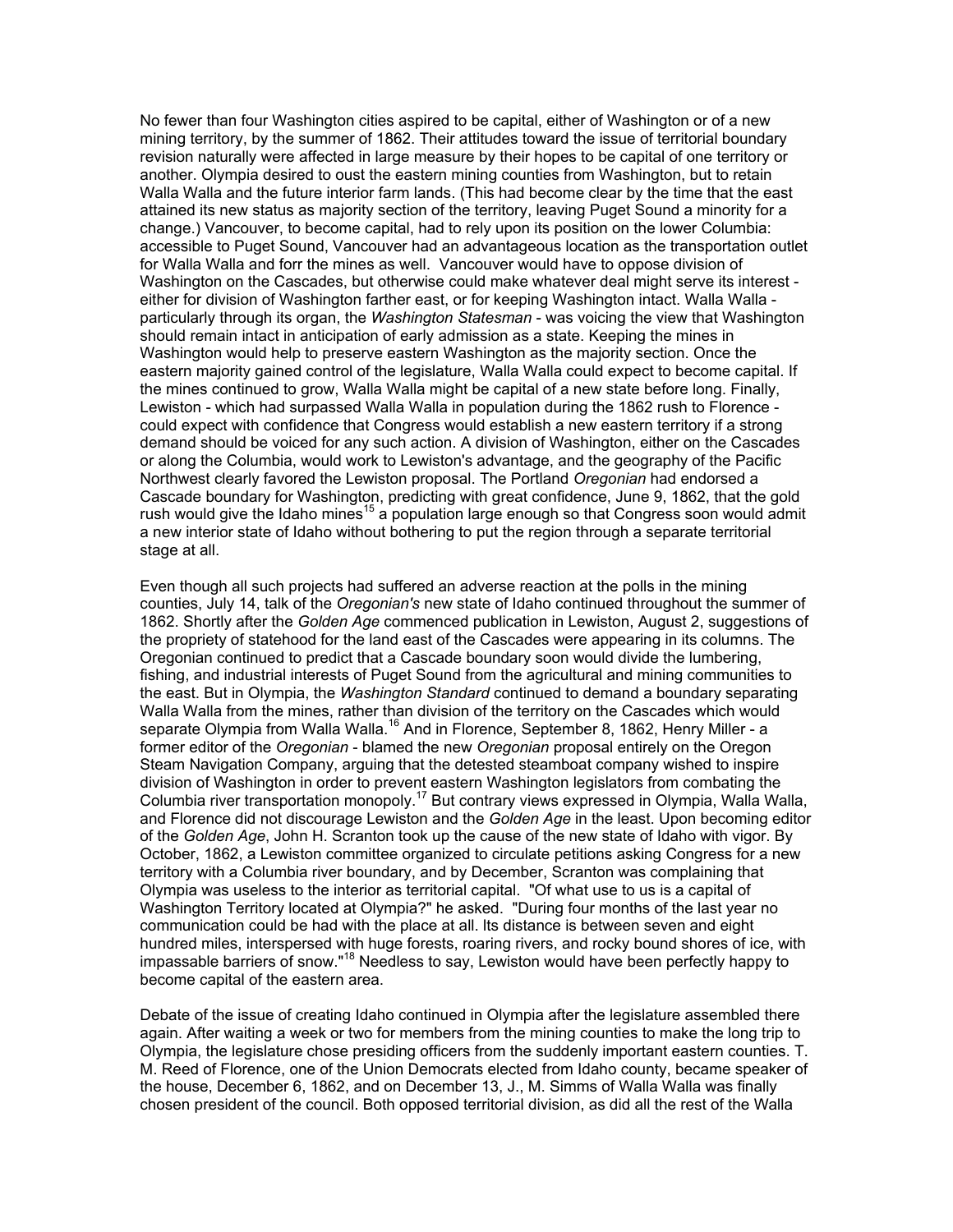Walla and mining county members except J. Marion More.<sup>19</sup> (He had just lead the expedition from Walla Walla which had founded Idaho City, October 7, 1862.) But while the eastern delegation tried to get control of the next Washington legislature through reapportionment, and, when that failed, tried to arrange for a constitution under which the entire territory of Washington would be admitted as the state of Idaho, the matter of territorial reorganization was referred to Congress. Since Congress, not the Washington legislature, had sole authority in the matter, the decisive battle took place in the national capital, not in Olympia.

Expansion of the Idaho mining country eastward and southward in the summer and fall of 1862 had created an entirely new situation for Congress to consider when the matter of territorial reorganization at last came up. Prospectors from the east, attempting to reach Florence and the Salmon River mines, had found gold east of the continental divide on the upper Missouri in newly established Dakota territory, July 28, 1862. And a week later, another group of energetic miners had found excellent gold prospects in Boise Basin, August 2, 1862. By the time Congress got around to considering the situation, it was plain that something would have to be done. A great rush to Boise Basin was building up late in the fall of 1862, and it was clear that by the next spring the majority of population in rapidly-growing Washington territory would be found in the new Boise mines. And to the east, the majority of population in Dakota territory - where 1,776 residents had been counted in the eastern plains at the time when gold was discovered in the Rockies in July, 1862 definitely would be in the new mining country.

This posed a new problem. Even if the Washington legislature had assented to speaker T. M. Reed's proposal to apportion the next legislative session on the basis of votes cast in 1862, the arrangement would have been entirely out of date before the annual elections could be held. Within a month or two of the time his plan was considered - and rejected - the majority of people in Washington territory would already be living in an area which had been entirely unhabited (except possibly by a few wandering Indians) on election day in 1862. And since the transformation was taking place almost overnight, the Washington legislature could not possibly have kept up with the reapportionment problem even if it had desired to.

ln Dakota, the situation was still worse. Meeting in its first session at the end of 1862, the Dakota legislature had heard of the Idaho mines if for no other reason than because the gold rush across the plains had created something of a problem in relations with Indians of Dakota territory. But the Dakota legislature seems to have been blissfully ignorant that the mining country extended into Dakota, and that the section of Dakota that its membership represented already was a minority. But in Congress the Dakota delegate somehow got the news that the population of eastern Dakota (for whom the territory had been so recently established) had been surpassed by the rush of miners to the western fringe. Any action that Congress might be inclined to take for the benefit of the Idaho miners, therefore, naturally would have to provide for the Dakota miners as well.

Four possible boundaries were eligible for consideration in Congress when the problem of dividing Washington had to be faced at the end of 1862. Farthest west was the line running along the Cascades, favored a year earlier by Olympia and subsequently advocated by the *Oregonian*. Somewhat to the east of this was the line of the Columbia (or, as often was suggested, on the Columbia and Okanagan) which the citizens of Lewiston proposed in a meeting to put their community formally on record, December 28, 1862. $^{20}$  Still farther east was Olympia's final preference: the line running due north from Lewiston and the line which eventually was adopted. Finally, there was an east-west line (forty-sixth parallel) which would have kept Washington intact - at least in its original form. This last suggestion simply brought Walla Walla's preference up to date; when Walla Walla leaders had voiced their opposition to Washington territorial division in the summer of 1862, they had not meant to argue that Washington should never be divided; rather they wanted to keep the mines that then existed in Washington. When, at the end of 1862, the Boise mines suddenly brought a large concentration of population to the country left over after Oregon admission and attached temporarily to Washington in 1859 - Walla Walla was perfectly willing to see *that* area become a new territory. Once settled, the Boise region had no place in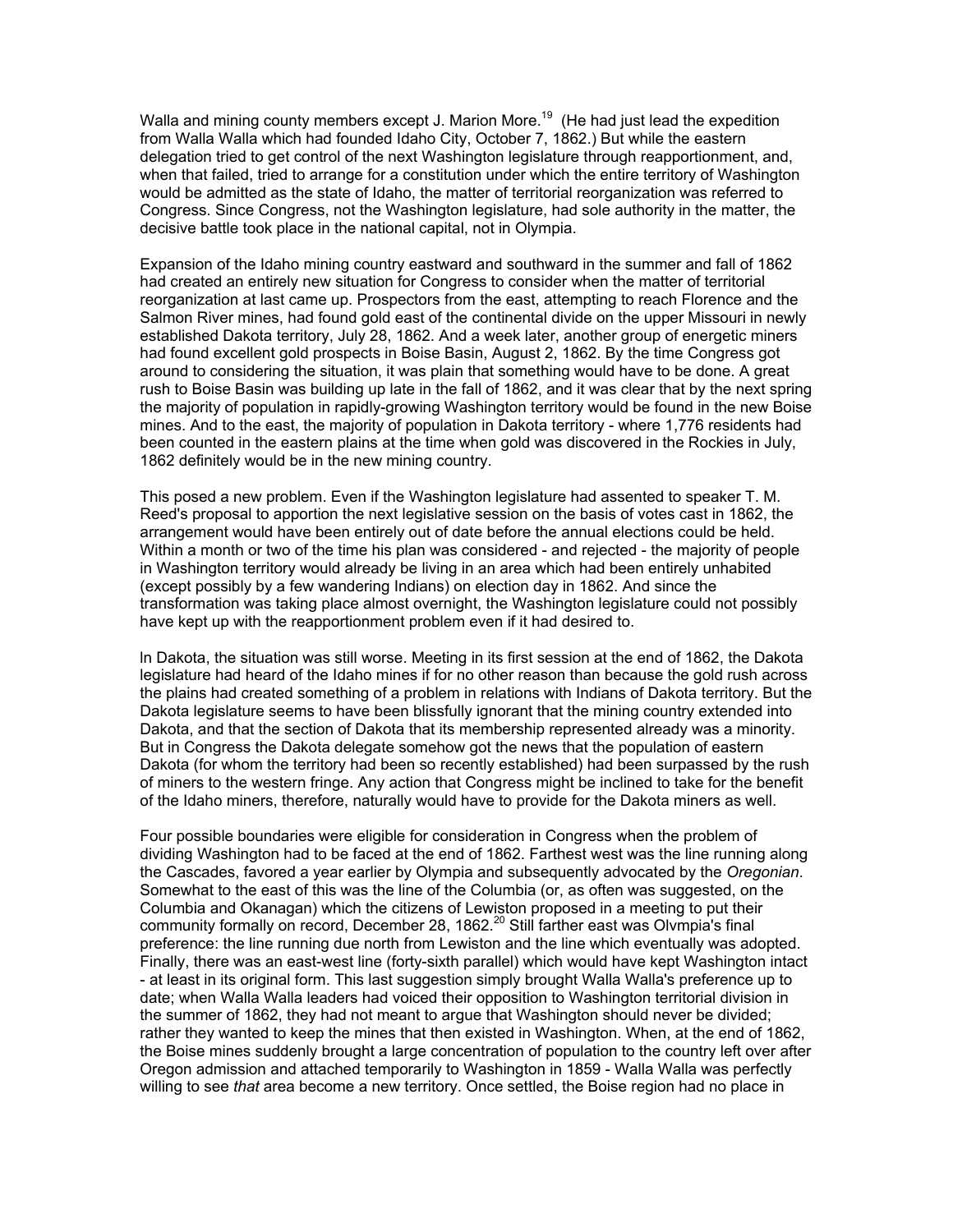Washington. So Walla Walla's plan to retain Washington intact now would be served - or at least almost served -by restoring Washington's original boundaries.

Congress, after an involved and confusing bit of lobbying on the part of the partisans of Olympia and Walla Walla, finally chose between the latter two plans. Little attention seems to have been paid to Lewiston's Columbia River suggestion, or to the still earlier proposal to use the natural boundary of the Cascades, with its geographic superiority. Olympia's plan called for a territory - or territories, since Olympia did not care how many were created just so long as the mines were removed from Washington - reaching north and south all the way from Nevada and Utah to British Columbia. James M. Ashley, chairmen of the House committee on territories, had strong views on the matter; while he may not have fought the Olympia plan directly, he laid down conditions which made it impossible to attain. Ashley's two major conditions seemed to have been (1) that the new mining territory should run east and west, modeled after the shape of Kansas or Nebraska, rather than after Illinois or Indiana, which ran north and south; and (2) that not more than one new northern miners' territory be established at that time. (A new southern miners' territory of Arizona was formed from western New Mexico in that same session of Congress, and possibly Ashley felt that two new territories were enough just then.) Introduction of a measure, December 22, 1862, to establish Idaho territory had paved the way for action, and on February 12, 1863, the House of Representatives had a chance to pass on Ashley's proposal.

Apparently relying on information provided by John Mullan (who had returned to the national capital to report on the construction of his Mullan Road from Walla Walla across the mountains to Fort Benton on the upper Missouri) Ashley decided that the new territory should include the Boise and Salmon river mines from Washington and the upper Missouri mines from Dakota. Pierce and Elk City, under his plan, would remain in Washington, along with Lewiston, which wanted to be in the center of the new territory. Under Ashley's bill, both Washington and Dakota would have been divided, but Washington would have been restored to its original 1853 boundaries. Before he left Walla Walla Ibr the east, September 7, 1862, Mullan had gone over the entire matter with the leaders there who opposed the Olympia and Lewiston plans to divide Washington. More than that, he definitely agreed with them in their position. Mullan had had to make some last minute adjustments in the Walla Walla plan to allow for the rush to Boise, which had commenced after he left the Pacific Northwest. But the proposal which Ashley's committee got the House to accept, February 12, was essentially the Walla Walla scheme brought up to date. $2<sup>2</sup>$ 

Neither Lewiston nor Olympia had much reason to be satisfied with the territorial bill which Ashley had steered through the House. Even the name of the proposed territory had been changed from Idaho to Montana before action had been taken on the measure. Washington's congressional delegate, William H. Wallace, not only preferred to name the new commonwealth Idaho instead of Montana. More important, he presented the Olympia view that the new territory should include all of Washington from Lewiston east. Wallace had been the one elected immediately after the Orofino conference in which all three candidates had agreed to put the mining country into a new territory; now he wanted to make sure that none of the mining district were omitted from the bill. But he was unable to get anywhere with Ashley and the House committee. So he chose not to object to the bill when it came up in the House. Once the measure had reached the Senate committee, however, Wallace went to work with other Olympia agents, primarily Oregon's Republican Congressman, John R. McBride, and Washington's surveyor general, A.G. Henry. They got the Senate to amend the measure so that the new territory would include all the country east of the line which Olympia favored. This vastly increased Ashley's proposal in size. Ashley's suggested territory, which the House had approved, already seemed large enough. Colorado, Nevada, and Nebraska were being considered for statehood by that same session of Congress, and Nebraska territory had to be reduced in size to its present state boundaries, so all of what then was Western Nebraska territory had already been put into the new territorial proposal. Southwestern Dakota was also added because of the gold rush there. Now at the instigation of the Olympia group, the boundaries adopted by the House were extended to take in all the land to the north as far as the Canadian line. The result was an area substantially larger than Texas. $^{22}$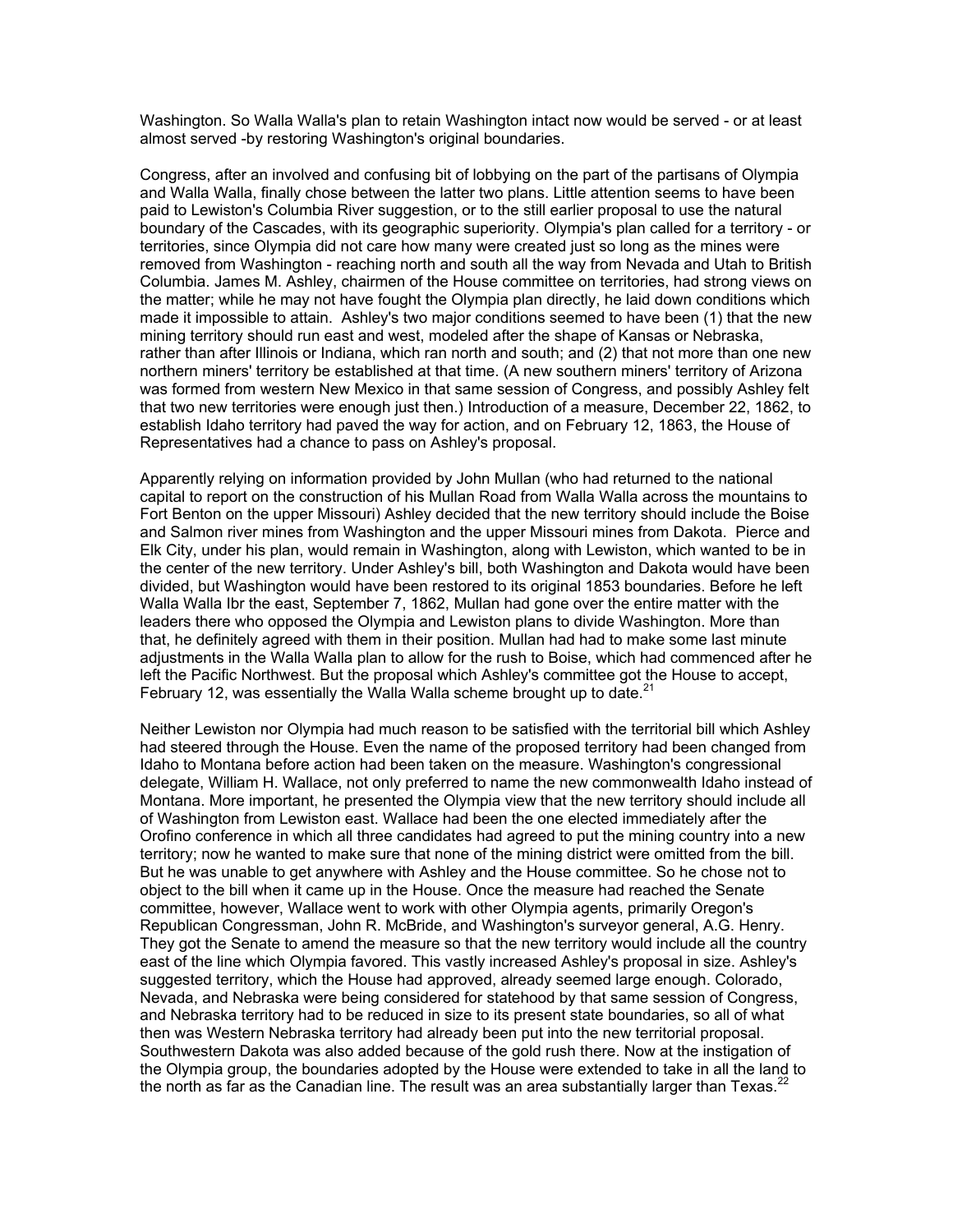Action on the bill for the new territory was deferred until the final evening of the final session of the Congress which had had to meet the problems of the beginning of the Civil War. Getting the attention of the Senate away from the issues raised by the war called for some adroit maneuvering. But Wallace, Henry, and McBride had done their work well. After a brief explanation, the drastic boundary amendment was approved, and then the name "ldaho" was restored to the territory. In this form the bill was passed. Senate passage of this revised act cleared the way for House concurrence in the Senate amendments. When the amended bill returned to the House, James M. Ashley objected with vigor to what the Senate had done to his proposal. But again the careful preparation of the Olympia group paid dividends. Ashley asked for a conference committee, but there was no time for such things so late on the last night of the session. The House had to pass the bill or refuse it as it now stood. Ashley's request was voted down and the House passed the bill in the form approved by the Senate. The next morning - March 4, 1863 - President Abraham Lincoln signed the Idaho Organic Act into law, and the fight was over.<sup>23</sup> Idaho thus became a territory, with boundaries satisfactory to Olympia.

"lt would appear that the redoubtable Captain Mullan has beat the bush and somebody else has caught the bird." So wrote Noah Brooks, the Washington correspondent to the *Sacramento Daily Union,*24 upon hearing that Abraham Lincoln had appointed William H. Wallace to be governor of the enormous new territory of Idaho, March 10, 1863. Both Wallace and A. G. Henry were personal friends of President Lincoln, and together with John R McBride, they chose practically the entire slate of officers which Lincoln appointed to organize the new territory of Idaho.<sup>25</sup> Since they were the ones who laid the foundations for Idaho territory with boundaries that led to the establishment of the present State of Idaho - instead of to something that would have looked entirely different as would have been the case if the Senate had not changed the boundary provisions - it is appropriate that they were the ones charged with arrangements for putting the new commonwealth into operation. It was the boundaries which they obtained that led to the present outline of Idaho. If the wishes of John Mullan and James M. Ashley had prevailed the shape and even the name of Idaho would have been very different - as would its history

News that Congress had established Idaho reached the interior northwest some two weeks after Lincoln signed the act. But for another month or more, Idaho's boundaries remained unknown to Northwesterners. The latest definite word available was that the boundaries which Ashley had proposed and the House had approved February 12, left Lewiston and Walla Walla in Washington. Lewiston decided, somewhat lamely under the circumstances, to celebrate the event anyway, March 22. Alonzo Leland reported that "one hundred guns were fired and other demonstrations made, indicative that somebody rejoiced over the issue of events connected with the division question. No particular enthusiasm was manifested on the occasion, but many were present to witness the firing of the one hundred guns."<sup>26</sup> Any absence of enthusiasm arose from the fear that Lewiston was not in Idaho. On the other hand, those who believed that Ashley's boundaries had been changed in the final bill thought that Idaho included *both* Lewiston and Walla Walla, and steps were taken to get the two cities to set up territorial political party organizations in preparation for Idaho's first election.<sup>27</sup> Of course Walla Walla continued to hope that the boundaries had not been changed, so the organization of Idaho political parties was deferred. When it finally became clear that neither Lewiston's nor Walla Walla's preference had been respected, and that the Olympia plan to separate Lewiston from Walla Walla had prevailed, the outraged Walla Walla Democratic organization resolved to punish Olympia just as severely as was possible under the circumstances. In the Washington election that summer, that was exactly what happened. George E. Cole of Walla Walla won election as delegate from Washington to Congress, and for what it was worth, the Olympia boundary makers were thus rebuked.<sup>28</sup>

When Governor W. H. Wallace at last reached Idaho's western boundary - which he had been so instrumental in determining - at Lewiston, he proceeded to organize the territory there, July 10, 1863. That summer he arranged to get Idaho's government under way, and when the first election day finally came, October 31, 1863, he was chosen for another term in Congress - this time as delegate from Idaho. By then it had become clear that it had been a mistake to combine mining regions from both sides of the Rockies into one territory. The Idaho legislature, in its first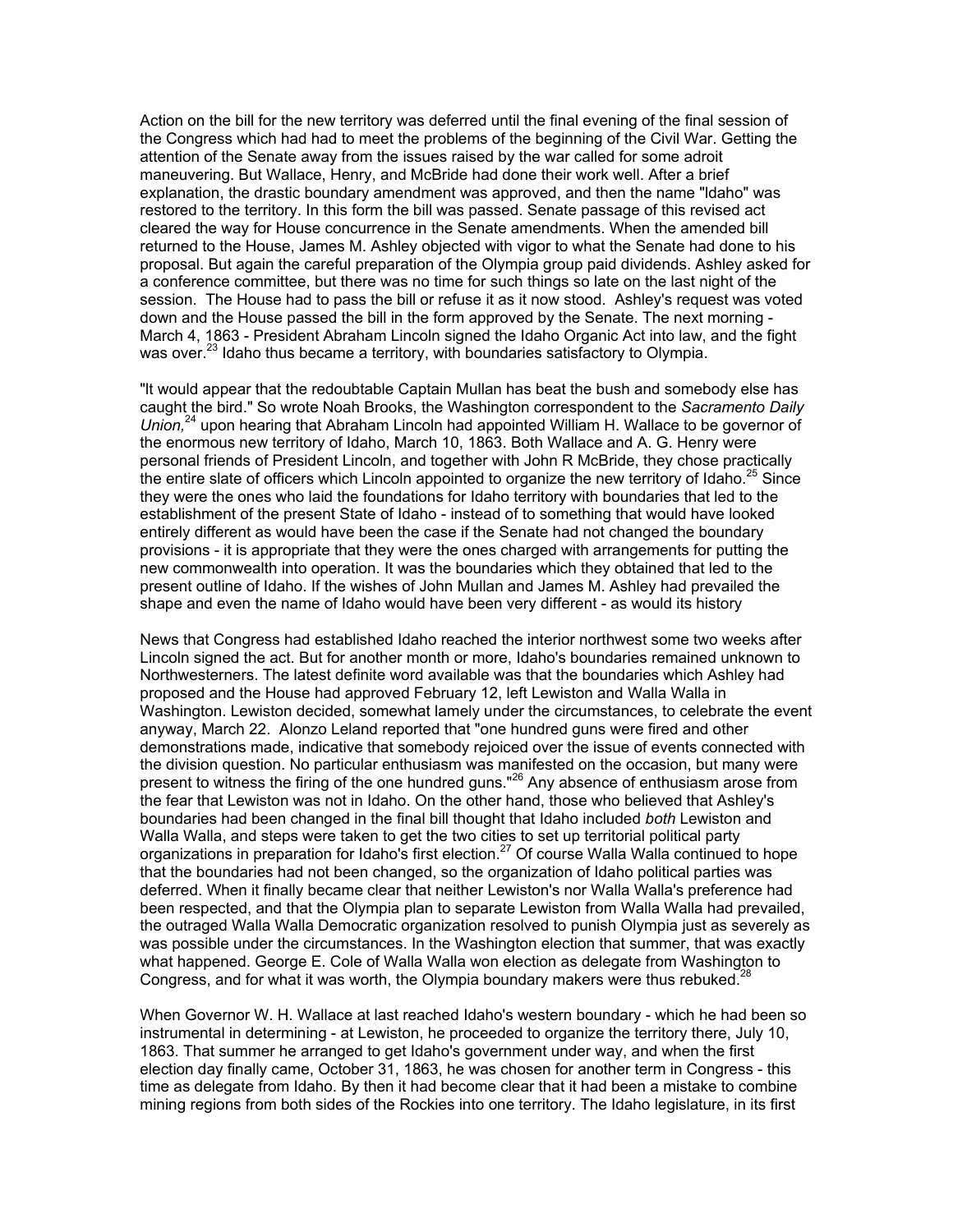session, suggested to Congress that another mining territory ought to be created for the region east of the Rockies. If no other reason were apparent, the legislative delegation from the eastern mines found good cause in their long and toilsome winter journey home after adjournment in February, 1864. From Lewiston they went west to Portland, continued on south to San Francisco, and then turned east to Salt Lake City, from which they were finally able to return to Idaho at a point accessible to Virginia City and East Bannock - from which they had started the previous fall. By the time they had reached Salt Lake, they figured that they had demonstrated the need for another territory with complete adequacy.<sup>29</sup>

Any inconvenience that the eastern members of the Idaho legislature encountered on their way home from Lewiston, however, did not begin to compare with the troubles that their upper Missouri constituents had faced during the legislative session. Neither territorial nor county administration had commenced to function in the Virginia City region. And crime had abounded. Finally a number of the more aroused residents there had organized themselves into a vigilance committee in order to get rid of a band of unusually skillful and enterprising stage robbers. Eventually that self-appointed committee became known as the vigilantees of Montana, although the members never had heard of Montana as yet, since they were active before Montana was formed out of a part of the original territory of Idaho. The fact that Idaho had been unable to offer law enforcement to thousands of its eastern residents,<sup>30</sup> though, emphasized the evils of having the territory contain regions separated by geographic barriers of the kind that divided Idaho internally.

When the time came to rectify the Idaho boundary error, James M. Ashley had a perfectly simple - if quite unreasonable - solution. He still wanted to get Congress to accept his Montana proposal that the House had approved February 12, 1863. So on December 14 he reintroduced his Montana bill, with precisely the same boundaries, as well as the same name, that had been provided for before.<sup>31</sup> This was possible because the Olympia agents had changed both the name and the boundaries of the old Montana bill.

The effect of creating Ashley's Montana in 1864, however, would have been quite different from establishing exactly the same territory the year before. To get exactly the same Montana in 1864 that he had wanted in 1863, he had to rescind his objections to having *two* new territories in the northern mining region. Ashley's 1864 Montana would have been detached from Idaho rather than from Washington, Dakota, and Nebraska; Idaho, therefore, would remain a territory directly north of Montana, bordering on Canada; Montana would have bordered on Colorado, Utah, and Nevada. His renewal of the Montana suggestion would have left Idaho with only a few small settlements - primarily Lewiston, Pierce, and Missoula - along with the great tract of unsettled mountains and plains to the east. Idaho would have retained only several hundred inhabitants. Practically all of the territory's 1863 population of 32,000 would have gone to Montana. Helena, about to be discovered in 1864, and some other mines later to be found north of Virginia City would have remained with Lewiston in Idaho. But the arrangement would have been terribly awkward. The East Bannack and Virginia City mines of the upper Missouri still would have been in Ashley's Montana, along with Boise and Owyhee and the unsettled tracts of later Wyoming. This plan would have made almost no improvement over the existing, highly unsatisfactory, situation.

While Ashley was getting ready to make another try to get Congress to approve his old Montana proposal, the miners of East Bannack and Virginia City prepared to lobby for a very different new territory. They certainly would have been in Ashley's Montana, thus getting themselves incorporated into a new territory even by the old proposal. The trouble was that they would have been in Montana which would have included the remote and more populous Boise mining region. That was most of what was wrong with their being in Idaho. Instead joining in what now is southern Idaho and Wyoming - and leaving most of present Montana in Idaho, the way Ashley wanted - they preferred to have what is now Montana. A group of influential leaders (all of them of the Union party, which supported Lincoln and the United States during the Civil War and therefore was the minority party in the pro-Southern Virginia City region) raised \$2,000 in newly mined gold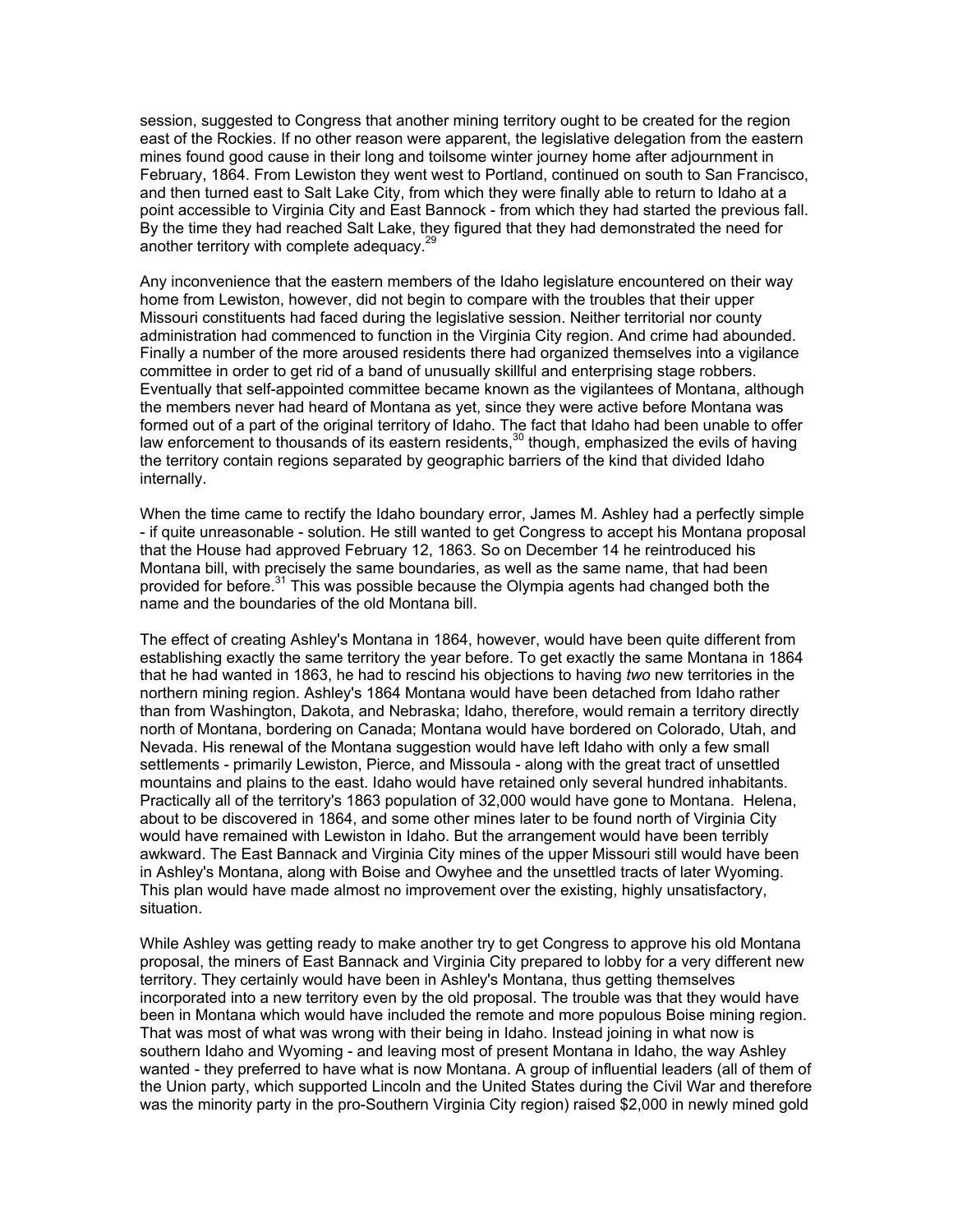to send a delegation back to Washington, D. C., to attend to the matter.<sup>32</sup> Sidney Edgerton, who had come to that part of Idaho as chief justice of the territory in 1863, and who had important financial interests there, headed the group seeking a new territory. The Union leaders also arranged to have William H. Wallace, who represented them in Congress as Idaho's delegate, work for the proposal. Wallace also was to endorse Edgerton's appointment as governor of Montana as soon as the new territory might be created.<sup>33</sup> Wallace already had a great deal of experience in connection with Ashley's Montana proposal. Representing Washington in the previous Congress, he had led the fight to establish Idaho with boundaries acceptable to Olympia; now, representing Idaho, he could try to rectify some of the boundary errors that could not be avoided when Idaho statute was adopted. During the original Idaho boundary fight, Wallace had built up enough strength to override Ashley's Montana suggestion. Now that same Montana proposition would have to be beaten down again. This time, though, the pioneers of Idaho could point to a year's unsatisfactory experience trying to operate a territorial government with three sections that had so little contact with each other. Since Ashley's Montana bill would have kept two of the disconnected mining sections (Boise-Owyhee and Virginia City-East Bannack) plus part of the third one (Florence-Warren's) in the same territory, it offered almost no improvement over the existing situation. When he learned of this terrible problem, Ashley agreed that something better would have to he done. Some thought was given to shifting his proposed Montana southward. The Virginia City-East Bannack region would be taken out of Montana in order to become the population center of Idaho. Montana, in turn, would be pushed down into Utah to include some of the Mormon communities north of Salt Lake, along with Boise. Mormons from Utah thus would compensate Montana for the loss of Virginia City and East Bannack.<sup>34</sup> Arrangements were made, February 23, 1864, to consult the governor of Utah, who happened to be in the national capital just then.<sup>35</sup> Within a week, this anti-Mormon suggestion was dropped, and Ashley decided to try something entirely different.

Of the various Idaho sections, leaders in the Boise region generally favored a north-south division of the territory along the continental divide. This would have set aside the growing Virginia City region as a new territory, but would have retained the Lewiston and Boise regions in Idaho.<sup>36</sup> Recognition of the difficulty of communication between Lewiston and Boise already created serious suspicion of the desirability of such an arrangement.<sup>37</sup> Ashley cheerfully disregarded this Idaho recommendation and went along with the proposal of the Edgerton delegation, backed by W. H. Wallace. This plan moved the Idaho-Montana boundary to the Bitterroot range. By adopting Ashley's new Montana boundary, March 1, the committee changed the location of Montana drastically.<sup>38</sup> Except for the East Bannack-Virginia City mines, which remained in Montana, and for Lewiston and Pierce, which remained in Idaho, Idaho and Montana were switched.<sup>39</sup> This still allowed Edgerton to be Governor of Montana, where he had extensive financial interests, but cleared the Boise region (and later Wyoming) out of his domain.<sup>40</sup> Montana thus emerged with boundaries that suited leaders promoting the new territory, and Idaho was left with two of the three mining sections. But the resulting north Idaho was reduced in size so it could not form a territory by itself unless enlarged by a major acquisition from eastern Washington. Out of this unfortunate boundary solution came a quarter century of sectional strife between North Idaho and the larger southern section of the territory. Montana's advocates in Congress managed to find suitable boundaries for their new territory, but only at the expense of the sections remaining in Idaho.

While Congress was at work on the Montana legislature, politicians in the Boise region wondered just what was going to materialize out of the diverse possibilities for revision of Idaho's boundaries.<sup>41</sup> News of Ashley's original Montana proposal, with an east-west boundary substituted for the continental divide, was disturbing. An east-west line simply was not acceptable there.<sup>42</sup> The final Montana boundary compromise, using the Bitterroot range in place of the continental divide, was a north-south line all right, but one that brought a strongly negative reaction outside of Montana.43 Both sections remaining in Idaho felt defrauded. North Idaho wanted another Idaho boundary revision before the end of 1864, and by 1866 the southern members of the Idaho legislature went along with the idea. Congress was asked to abandon the Bitterroot boundary in order to enlarge North Idaho into a new territory of Columbia, which would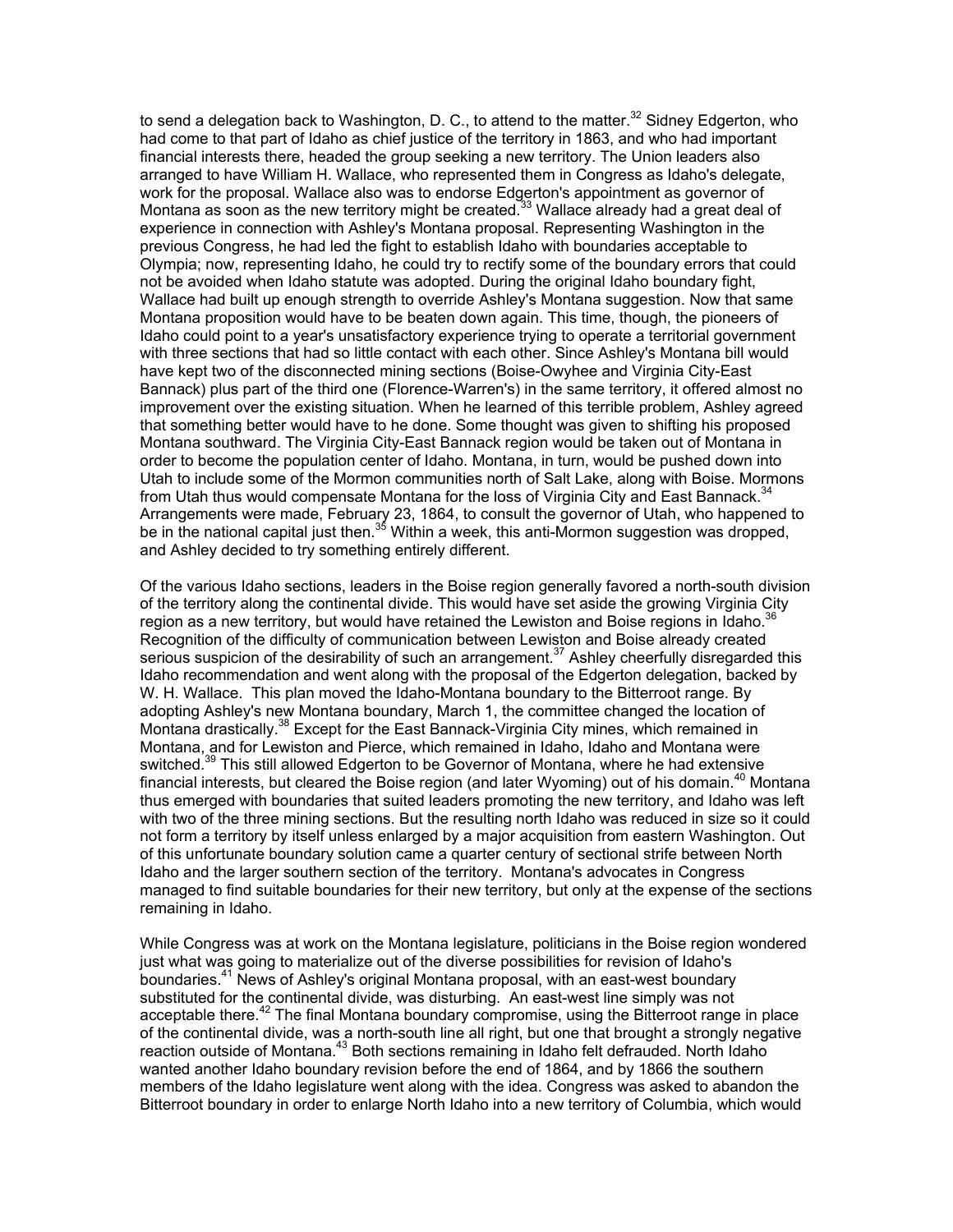have included eastern Washington also.<sup>44</sup> But Montana objected violently, and the Idaho-Montana line never was changed.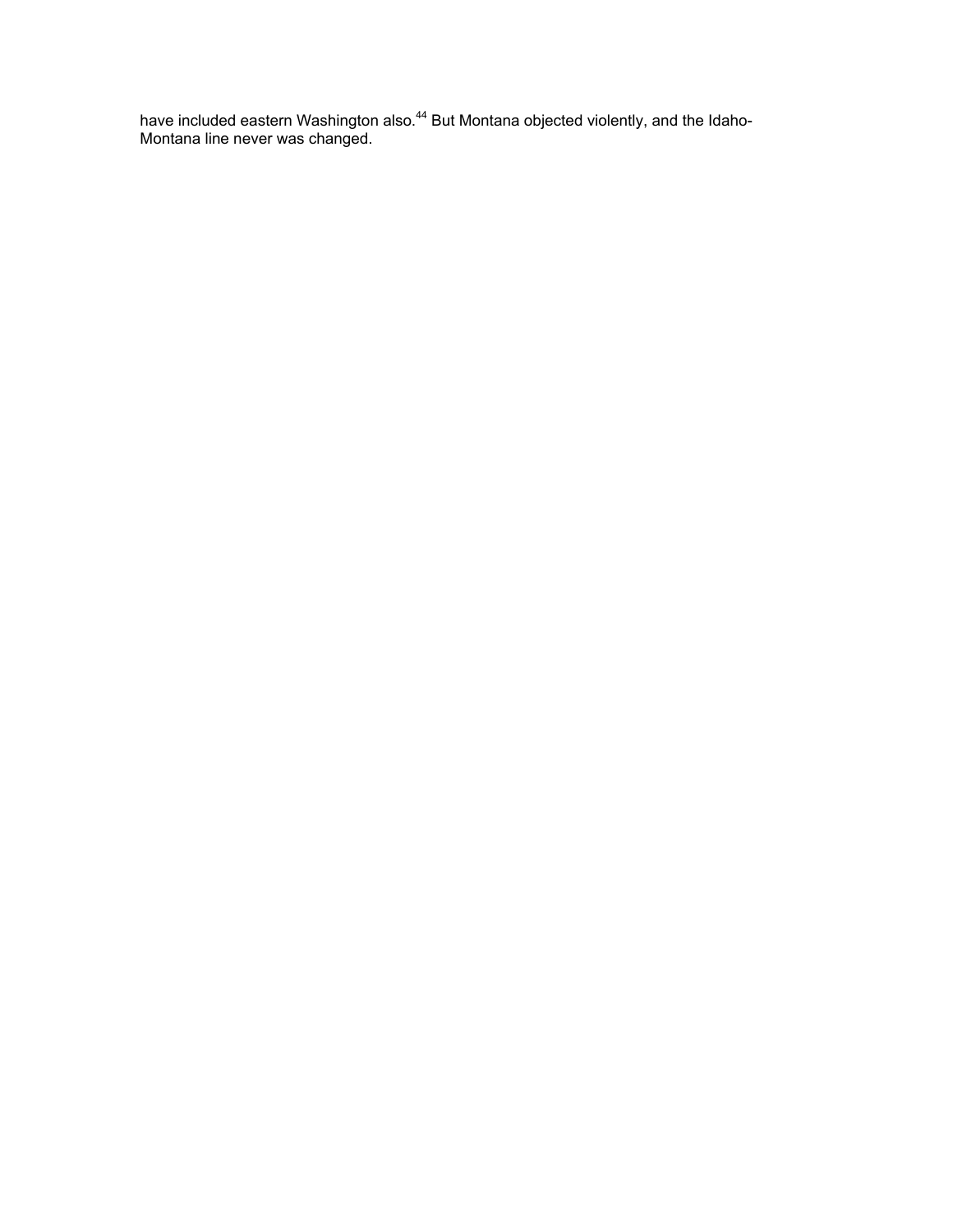

Residents of the country west of the Cascades and north of the Columbia asked in 1852 for a new territory including only the dark area above. But the next year they were given Washington territory, with more than twice as much land as they wanted.



The citizens of Lewiston asked Congress, December 28, 1962, for a new territory as shown above. The dark area, although not included in this particular request, often was regarded as suitable land for the new territory too. If Congress had agreed to this plan, Washington would have been given the boundaries that the citizens there had wanted ten years before.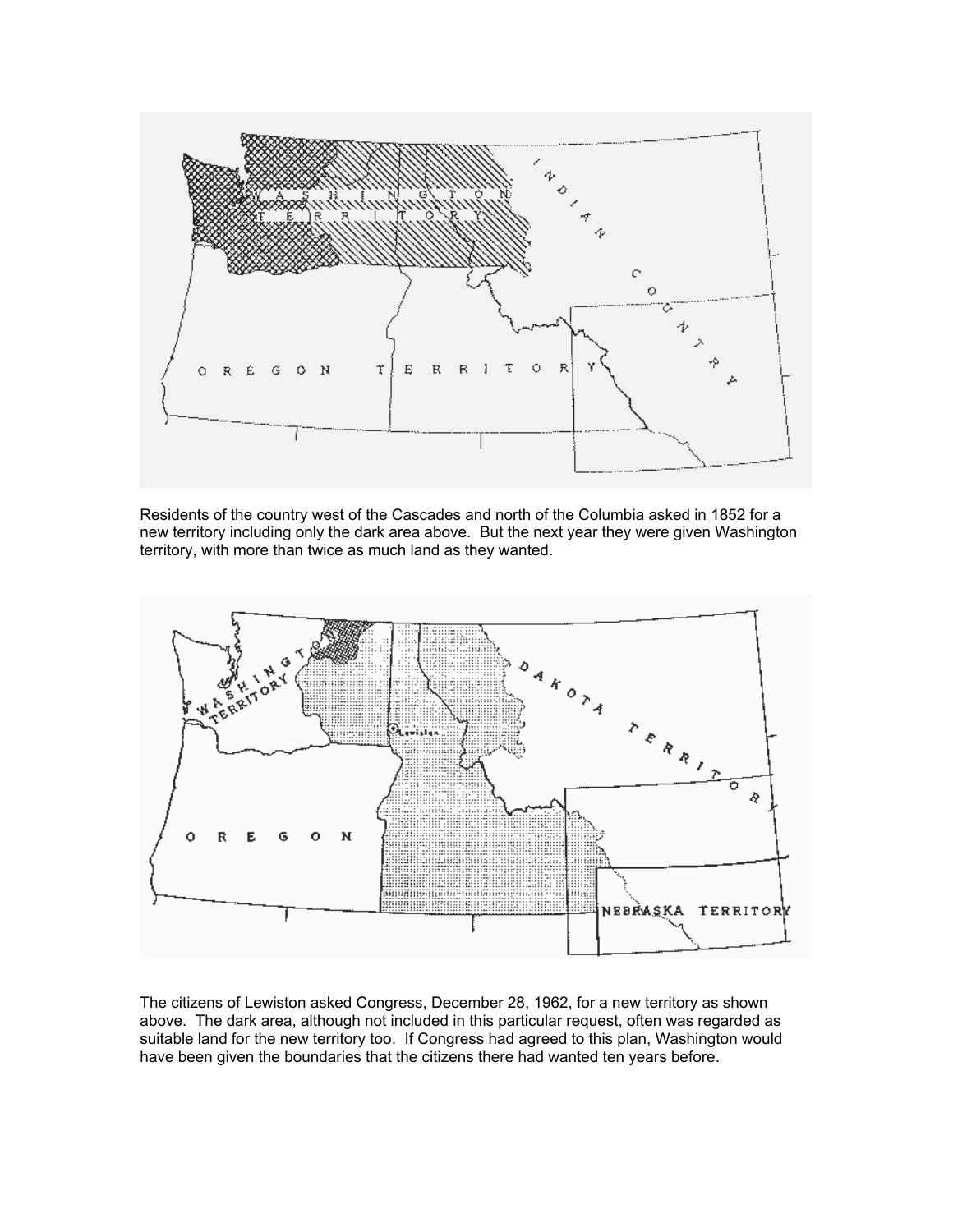

These maps show the territorial proposal approved by the House of Representatives, February 12, 1862, and the changes made by the Senate at the end of the session. The arrangement desired by Ashley (above), was satisfactory to Walla Walla, but not to Lewiston and Olympia. As revised by the Senate (below), the Idaho line was the one suggested by Olympia. The Senate also restored the name "Idaho" in place of "Montana." Thus the conflict between Walla Walla and Olympia was resolved in favor of Olympia.

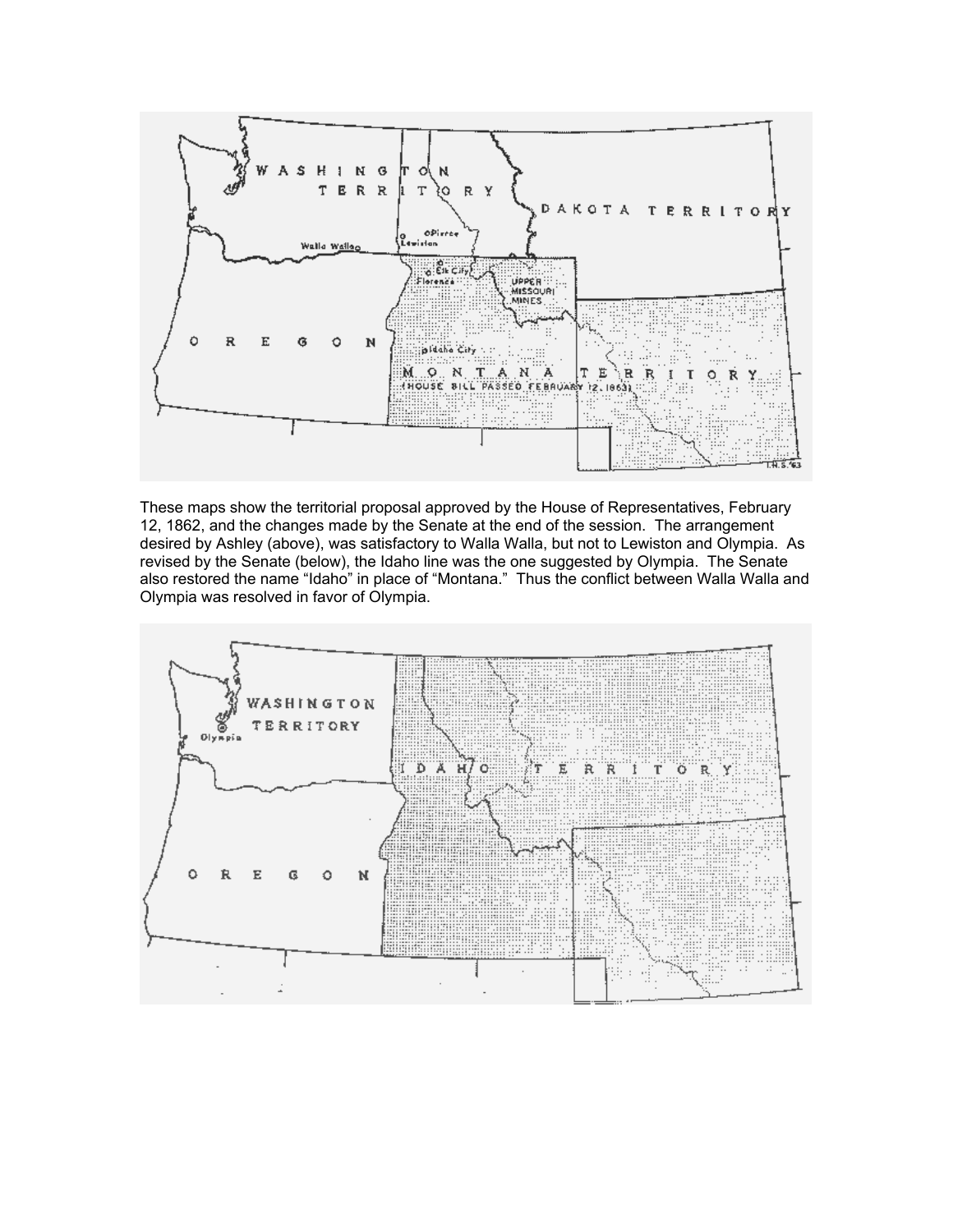

The original Ashley proposal for Idaho and Montana, December 14, 1864.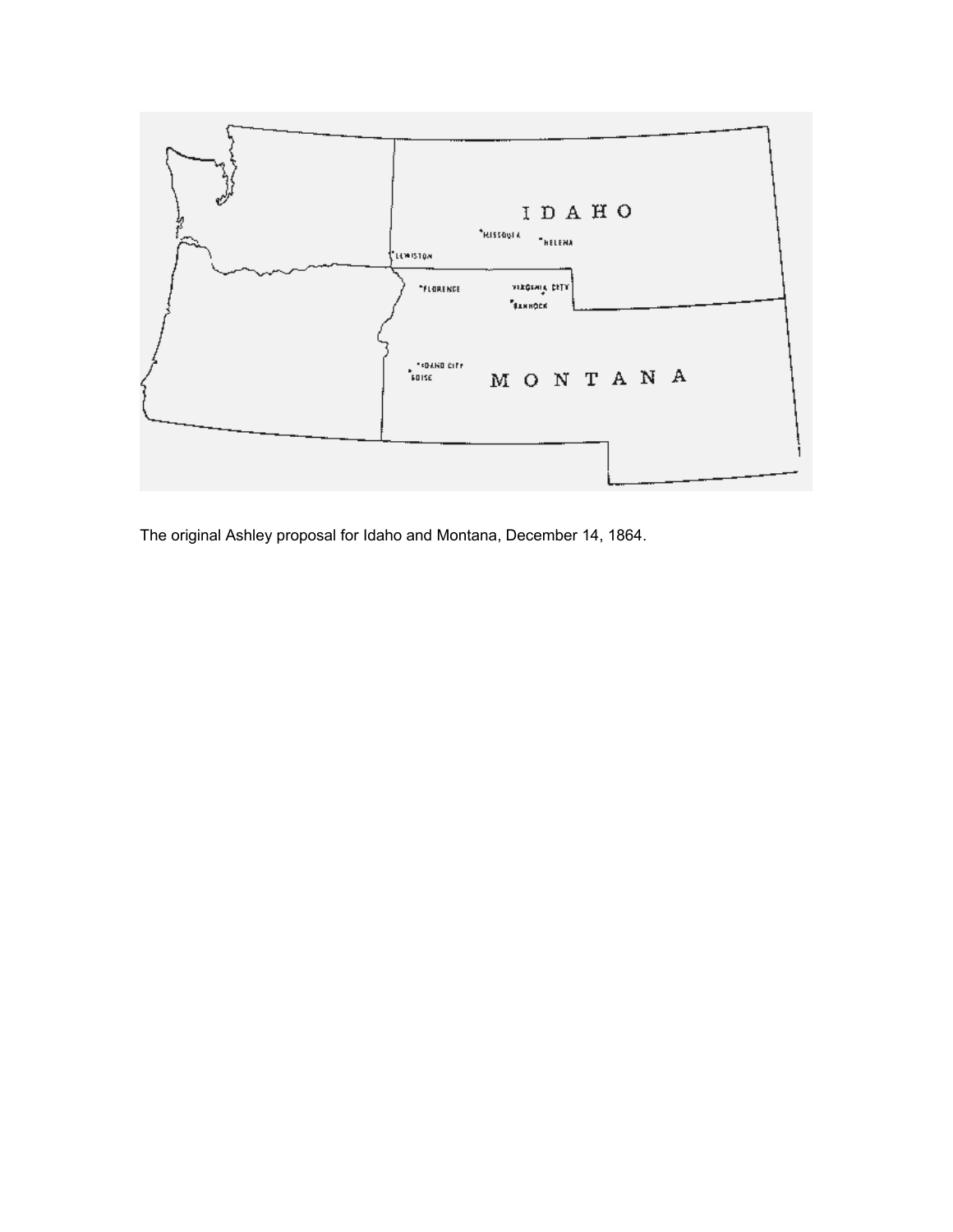

If Congress had paid attention to the wishes of the Idaho legislature, North Idaho would have been substantially larger than it is. Even the legislative representatives from the Montana mines approved of the map above. But Montana was established May 26, 1864, with its present boundaries. (map below)

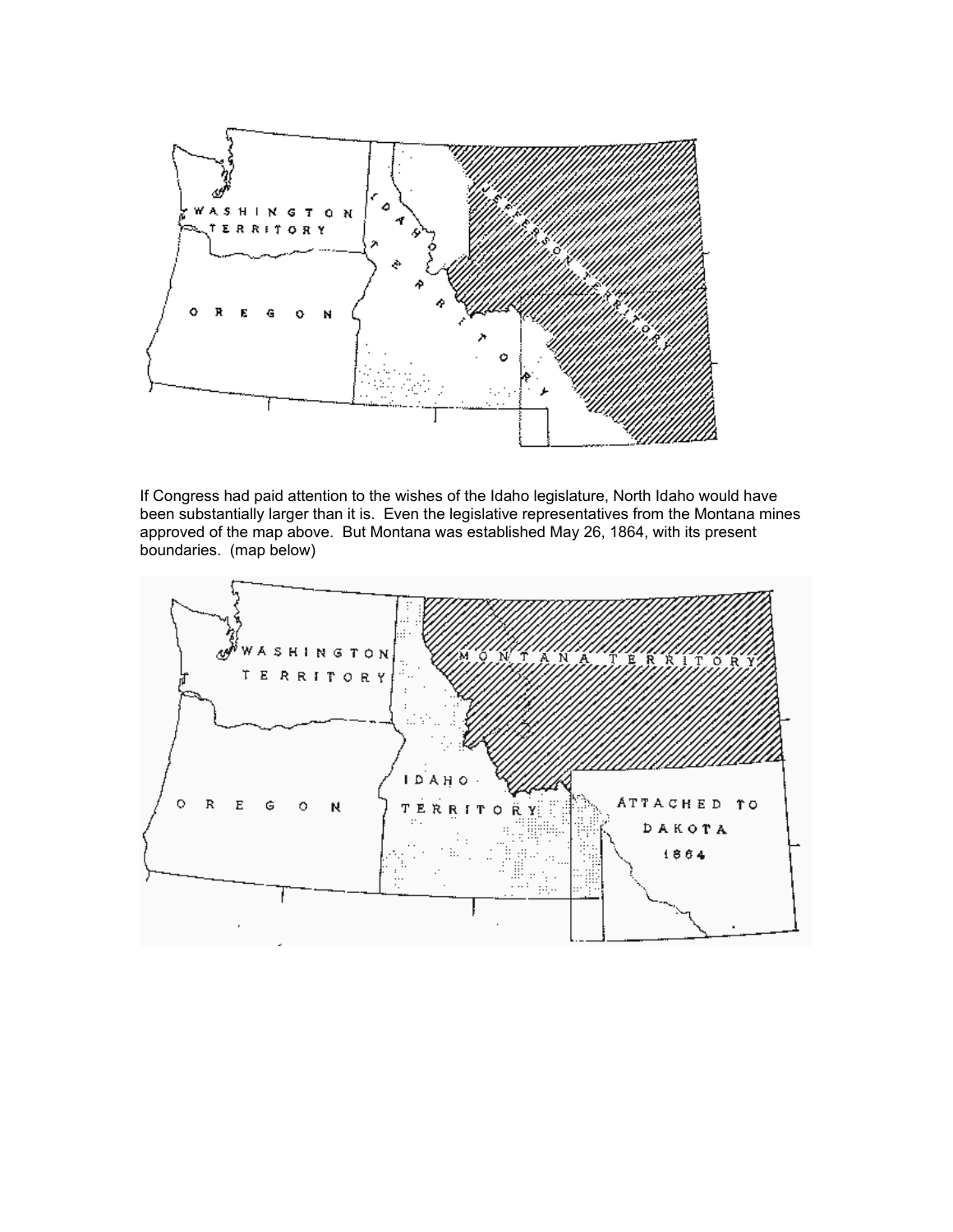

Idaho received the boundaries which are still in use when Wyoming was established by Congress, July 26, 1868.

# **NOTES Origins of the Name "Idaho**"

**<sup>1</sup>** An Idaho Springs, Kansas (later Colorado) newspaper correspondent, quoted in Erl H. Ellis, *That Word "Idaho*" (Denver, 1951), 16, reported the early obscurity of the origin of his town's name, October 14. 1860. Considering that the word had not been in use anywhere before 1860, uncertainty over the source of the name was expressed early indeed. Erl Ellis' thorough investigation of the Colorado antecedents of the name "Idaho" is of great value in bringing together the material necessary to explain the origin of "Idaho" as a geographic name: much of the explanation which follows here is based upon his useful compilation.

**2** When a skeptical senator enquired why Williams should have asked to have the name "Colorado" restored in place of "Idaho" -when less than a week before, he had prevailed upon the Senate to change the name from "Colorado" to "Idaho"-Wilson explained that Williams now was of "a different opinion." Senator Wilson reported that Williams now informed him that "-I his word 'Idaho' meant nothing. There is nothing in it at all." Williams must have been greatly, embarrassed to have to change his preference so abruptly. *Congressional Globe,* 36th Cong., 2

sess., January 30, 1861, p. 638, February 4, 1861 @ p. 729. **<sup>3</sup>**

 *Idaho World* (Idaho City), December 3, 1880, p. 3. c. 2-3. John Hailey, *History of Idaho* (Boise, 1910), 45, attributes the Arapaho suggestion to Frederick Campbell in such a way as to suggest that Campbell was the *World's* correspondent of November 30, 1880. **<sup>4</sup>** EIlis, 18.

**5** In reply to an inquiry from the Idaho Historical Society, Dr. Salzmann responded with the quoted statement, September 24, 1963.

**6** Writing from Idaho City, November 25, 1880, to the *Idaho Avalanche,* November 27, 1880, p. 2, c. 3-4, Gilbert Butter published the text of the letter from C. H. Miller, July 30, 1880, and added his own comments concerning the Yakima derivation. Butter went into the matter with the old-timers around Idaho City in connection with a visit by Robert E. Strahorn, who was in Idaho City collecting material for a promotional publication about Idaho. Strahorn had collected a number of amusing versions of the origin of the name "Idaho," and Butter, who had been investigating the subject for the Royal Geographic Society, was in a position to expose some of the wilder ones. Butier's Idaho City search for explanations of the name prompted the article which was prepared November 30, 1880, for the *Idaho World,* cited above. Butler's activity attracted wide attention,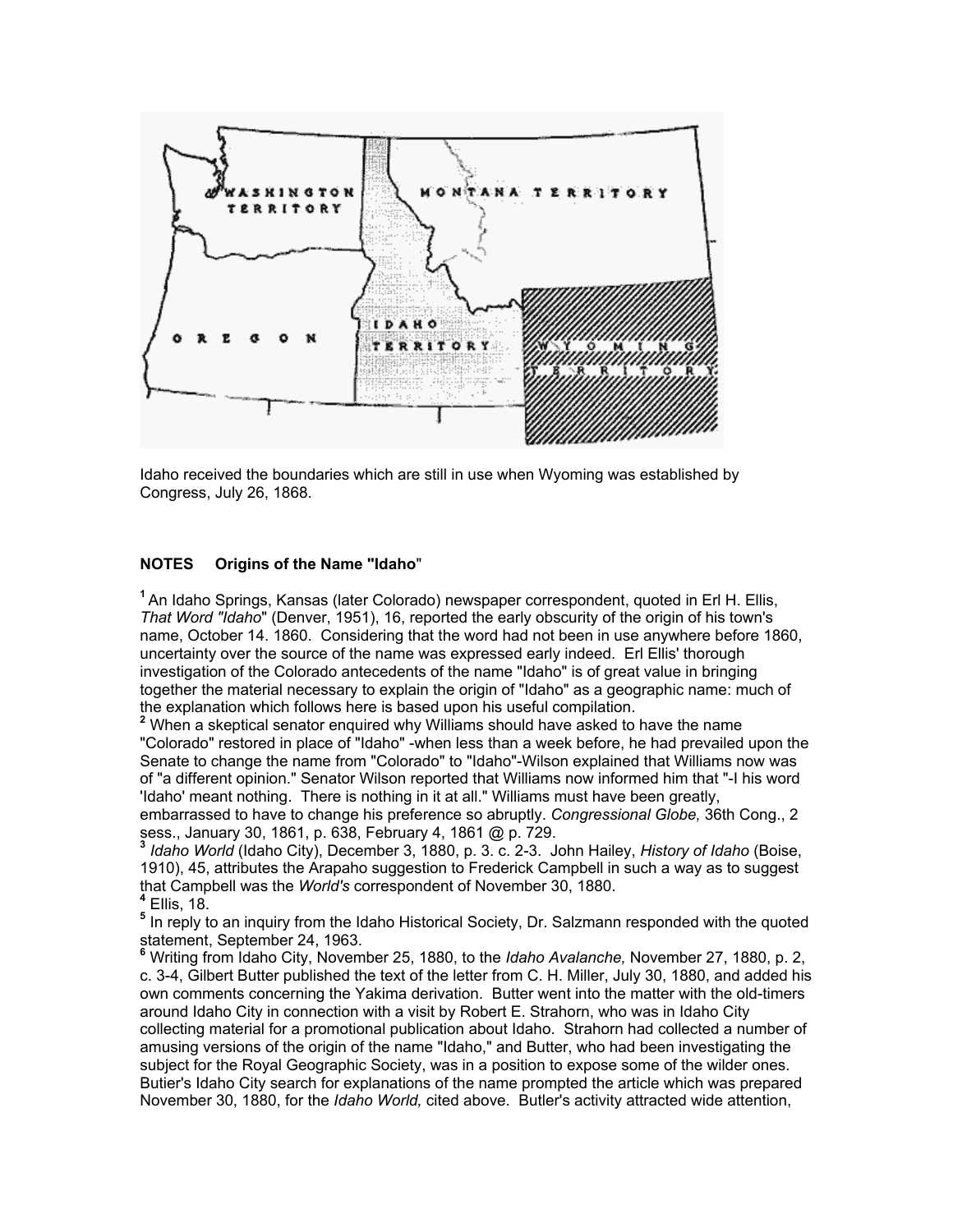and led John W. Nesmith, a former United States senator from Oregon, to comment April 20, 1881, that pursuit of the "inquiry among those familiar with the Nez Perce, Shoshone, and Flat-Head tribes" would lead to the origin of the name. But when Strahorn's *New*, *West* (an Omaha publication) presented the Miller-Butler version, the *Ogden Pilot* suggested that "most likely the whole story grows out of the fertile imagination of the poet." As evidence for that assertion, the Ogden paper noted the earlier Colorado antecedents for the name. H. N. Elliott, ed.. *History of Idaho Territory* (San Francisco, 1884), 80-81.

# **NOTES How Idaho Became a 'Territory in 1863**

<sup>1</sup> Four exceptions, in which new states skipped the territorial stage, occurred in the nineteenth century: Maine was taken from the jurisdiction of Massachusetts-, Texas joined the United States as an independent republic-, California gained so much population during the gold rush that it was admitted as a state before Congress got around to establishing a territory, and West - Virginia separated from Virginia during the Civil War.

<sup>2</sup> Herman J. Deutsch, "'The Evolution of territorial and State Boundaries in the Inland Empire of the Pacific Northwest," *Pacific Northwest Quarterly,* (July 1960), 53:1 23. -This thorough survey is a very adequate and satisfactory treatment of an important subject.

**3** Keith A. Murray, "'The Movement for Statehood in Washington," *Pacific Northwest Quarterly*  (October 1941), 32349-35 1.

**<sup>4</sup>**Deutsch, 124,

**<sup>5</sup>** Actually, the voters who conducted the Shoshone county election,

July 8. 1861, all were in Spokane county: a detective boundary definition (corrected by the next Washington legislature) left the county seat and population in the wrong county, but the error did not seem to bother anyone at the time.

**6** On national Issues, William H. Wallace, the Republican candidate, naturally supported President Lincoln's cause in the Civil War without reservation. One of his opponents, a Breckenridge Democrat favoring the South, felt that by far the Ieast costly and troublesome way to preserve the Union would be to follow a strictly peaceful program of not coercing the South, if, as he wished, the southern Democracy, were restored to control over the nation, there scarcely would have been much point for the South to fight the Civil War to break away from the North. The other Democratic candidate - more of a Northern Democrat-advocated compromise between the North and South, but conceded that the United States in might have to use military force in order to maintain jurisdiction over the slave states. R. W. Johanson, *Frontier Politics and Sectional Conflict: the Pacific Northwest on the Eve of Civil War (*Seattle: University of Washington Press, 1955), 212-216

**7** Thomas Donaldson. *Idaho of Yesterday,* (Caldwell: Caxton, 1941), 372-378, is the most extensive treatment of the Orofino conference. There are a number of brief accounts.

**8** Following the withdrawal of Southern senators and the consequent breakup of the Southern blockade in the Senate which had delayed California admission until 1850 and had held back creation of new mining territories until 1861. The number of eventual states which originated as mining commonwealths rose to six. Arizona and Idaho came only two years after Nevada and Colorado, and Montana followed in 1864. Thus *all* of the mining territories were created during the Civil War.

**9**  *Journal of the House of Representatives of the Territory of Washington* (Olympia. 1861), 367- 369, 410-411.<br><sup>10</sup> Overland Press (Olympia). 'November 21, 1861, p. 2, c. 1.

<sup>11</sup> Journal of the Council of the Territory of 'Washington (Olympia, 1862), 292-293, 312-314: Journal of the House of Representatives (Olympia, 1862), 174, 187.<br><sup>12</sup> Gilmore Hays had upheld Olympia's interest in the Washington legislature, but after coming to

Lewiston, he became a leading Idaho pioneer, eventually settling in Silver City where he had important mining property.

**<sup>13</sup>***Washington Statesman* (Walla Walla), July 5, 1862, p. 2, c. 3-4; *Oregonian* (Portland), July 15, 1862, p.2, c.2. A Spokane county Union convention at Pinkney City, June 14, resolved for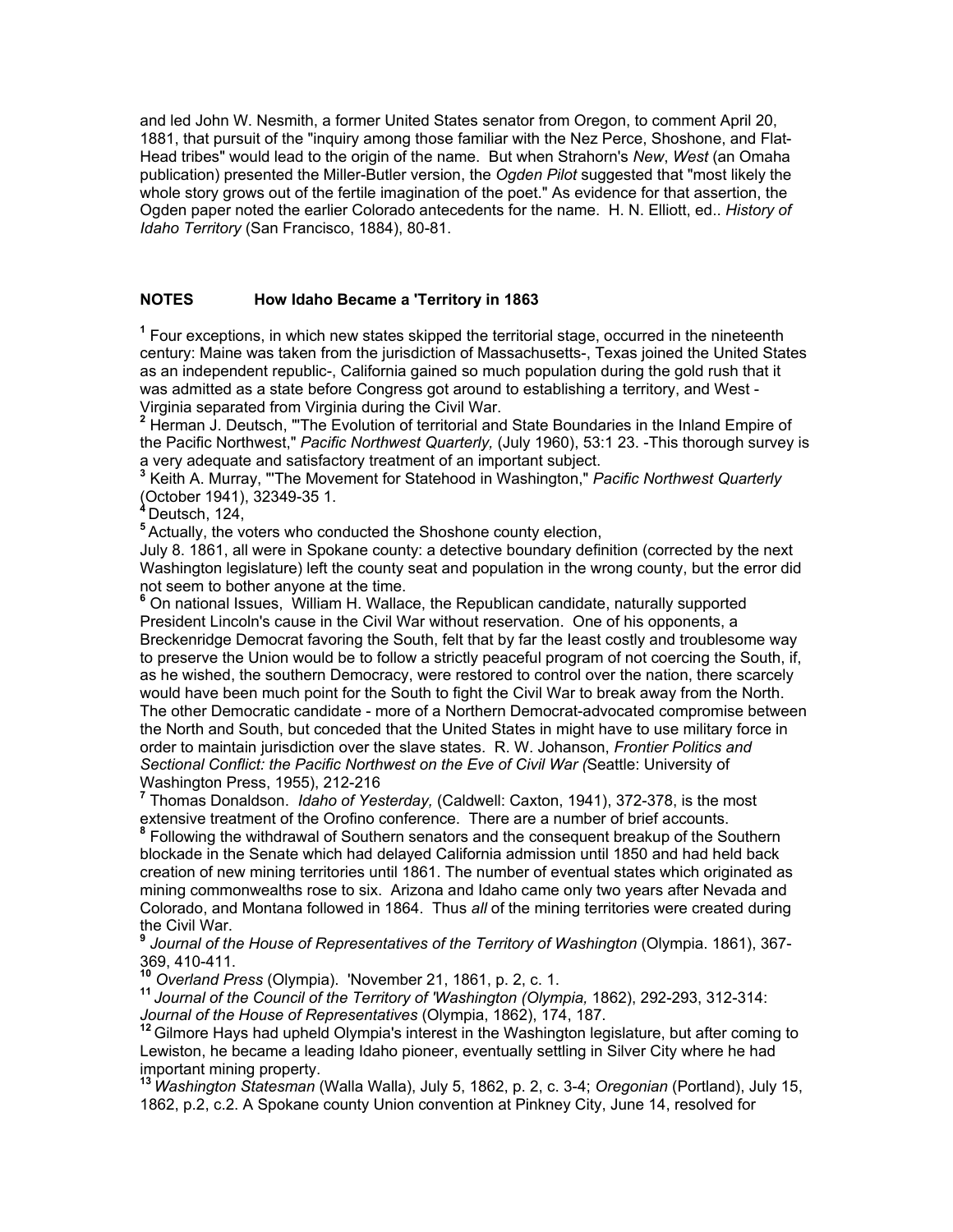removal of the capital to Walla Walla and for legislation to promote mining. Like Nez Perce,

Idaho, and Shoshone counties, Spokane county was a mining county at that time.<br><sup>14</sup> Henry Miller, Florence, July 20, to the *Washington Statesman,* August 2, 1862, p. 2, c. 3.<br><sup>15</sup> The Oregonian's suggestion (June 7, 1862, about the future of the Idaho mines, and the name, at least, was finally adopted-although statehood did not come until 1890. The name "Idaho," which then was being applied to the new mines, had come from the Pike's Peak mines of Colorado, where the word was reputed to be an Arapaho term. That possibility is being investigated by competent linguists.<br><sup>16</sup> Washington Standard (Olympia), August 23, 1862, p. 2, c. 1-3.<br><sup>17</sup> Henry Miller, Florence, September 8, to the Washington Statesman, Septemb

c. 4.

<sup>18</sup> *Golden Age* (Lewiston), as quoted in the *Oregonian,* December 10, 1862, p. 2, c. 2.<br><sup>19</sup> News that William Kellogg of Illinois had introduced a resolution in Congress for a new Salmon river mining territory reached Olympia, December 24, 1862. 'The mining county members, along with the others from eastern Washington except for J. M. More, immediately telegraphed a legislative protest. Nehemish Northrop, Olympia, December 24, to the *Washington Statesman,*  January 10. 1863, p. 2, c. *1-2.*

**<sup>20</sup>***Sacramento Daily, Union,* January 22, 1863, P. 1, c. *3.*

**<sup>21</sup>***Journal of the House of Representatives of the United States, Third Session of the Thirtyseventh Congress (*Washington 1863*),* 379-38 1; Washington correspondence, January 9. February 14, to the *Sacramento Daily Union,.* February 4, 1863, p. 1, c. 3, March 16, 1863, p. 1, *c. 3.*

**<sup>22</sup>** As approved by the House, February *12, the* boundaries of the new mining territory encompassed 179,770 square miles. Idaho's area was increased to 326,373 square miles by the Senate boundary amendment. *Daily Evening Bulletin* (San Francisco), March 16, 1863, p. *3.* c. 4: Washington Statesman, July 1, 1864, p. 1, c. 5.<br><sup>23</sup> Congressional Globe, Thirty-seventh Congress, Third Session, 1507-1509@ Donaldson. 397.

Prior to the change in name to Montana, February 12, this territory had been designated as Idaho, December 22, 1862 and as Shoshone, January 20. These had been changes in name only.

**<sup>24</sup>** Washington correspondence, March 5, to the *Sacramento Daily Union,* April 4. 1863, p. 1, c. 4- 5, John Mullan to Abraham Lincoln, March 4, and F. B. Washburne to Abraham Lincoln, March 5 ' 1863, State Department Applications and Recommendations for Office, Mullan file, 1863, National Archives.

**<sup>25</sup>**Wallace's slate of appointments, signed by B. F. Harding and A. A. Sargent as well as by J. R. McBride and A. G. Henry, is preserved in the Wallace file, 1865-1866, State Department Applications and Recommendations for Office in the National Archives.

**<sup>26</sup>**Alonzo Leland, Lewiston, March 22, 1863, to the *Daily, Portland Times,* as quoted in Sister Alfreda Elsonsohn, *Pioneer Days in Idaho County* (Caldwell: Caxton, 1947), 1:23. *<sup>27</sup> Washington Statesman,* March 28, 1863, p. 2. c. 2, Apr'] 4, 1863, p.

2. c. *1, Daily Evening Bulletin,* May 5, 1863, p. *3,* c. 4-5.

**<sup>28</sup>** Walla Walla spent the next ten or twenty years-when not trying to join up with Oregon insteadin attempting to recover North Idaho for Washington. Early admission of the combination, with Walla Walla as capital, was still hoped for **in** spite of the Olympia success in 1863. Lewiston was suspicious of this at first, preferring its 1862 design for an interior Columbia territory instead. But after 1872, Lewiston took up the movement to return North Idaho to Washington with great enthusiasm. Eventually even Olympia was agreeable to the Lewiston-Walla Walla demand for North Idaho annexation.

**<sup>29</sup>** Salt Lake correspondence, March 24, to the *Sacramento Daily Union, April* 1, 1864, p. 3, c. 2. An official copy of the Idaho memorial for Jefferson territory) is preserved in the Idaho State Archives.

**<sup>30</sup>** No regular government of any kind was provided for the East Bannack-Virginia City mining country prior to Edgerton's departure for the national capital to induce Congress to form a new territory, and as chief justice of the Idaho supreme court, Edgerton was an interested observer of the activities of the committee later known as the Montana vigilantees against Henry Plummer and the stage robbers. 'The vigilante executions were the subject of comment **in** the Montana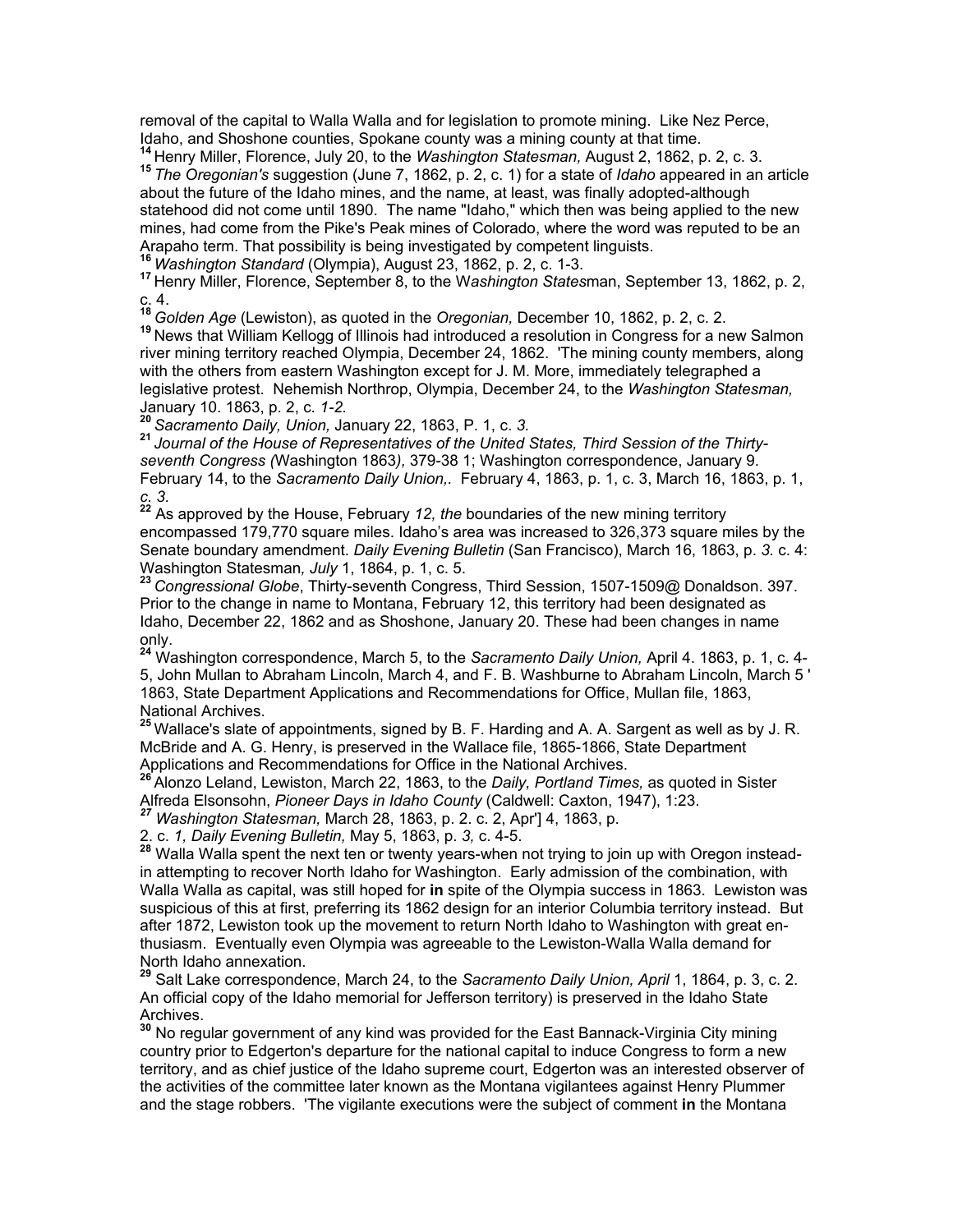debate in Congress, where they were regarded as evidence of need for government that could not be provided with any efficiency by the territory of Idaho. **<sup>31</sup>**The original copy of this bill, also preserved in the National Archives, shows that Ashley simply

used the printed Montana bill from the previous Congress, with corrections to indicate the new Congress, date of introduction, and bill number. The minutes of the House committee, preserved in Record Group 233 of the National Archive--, indicate that the Montana bill was assigned to Fernando C. Beaman of Michigan, December 18, who was instructed, January 26, to get it printed with amendments. 1-he printed bill of January 26 contained the old Montana boundaries of 1862-1863, which had been approved by the House of Representatives, February 12. **<sup>32</sup>** W.Turrentine Jackson, "The Appointment and Removal of Sidney Edgerton, the First

Governor of Montana Territory," *Pacific Northwest Quarterly,* (July 1943), 34:293-294. Because Edgerton was an influential retired Congressman, and the only Idaho territorial official stationed east of the continental divide, he made a natural choice to head the delegation seeking to establish a new territory. The suggestion (cf. James M. Hamilton, *From Wilderness to Statehood. - a History, of Montana* [Portland. 1957], 274) that Governor William H. Wallace frowned upon the appointment of eastern judges to western territorial courts and, because tic objected to Edgerton as an eastern appointee, banished him to the district east of the Rockies when assigning -judgesallegedly an insulting arrangement for a chief justice--has little merit. As a lame duck Congressman from Ohio when Wallace had to override the chairman of the committee on territories in the Idaho boundary matter, Edgerton seems to have been important enough to rate a supreme court position on the slate of Idaho officials that Wallace assembled: rather than complain about eastern judicial appointments, Wallace endorsed two eastern candidates and only one Idaho aspirant for the court. The Idaho candidate was the one he assigned to the least important district. Edgerton's district had far greater importance than the one containing the temporary capital, and because of his financial interests in the district, to which he was assigned, Edgerton had no great desire to make the long, hard trip to Lewiston. Edgerton's expectation of Wallace's support for governor of the new territory indicates anything but dissatisfaction between them over the court assignment.

**<sup>33</sup>** W\_ C. Rheem to William H. Wallace, December 3, 1863, Wallace Papers. Idaho State Historical Society.

**<sup>34</sup>** A. G. Turner to W. H. Wallace, May 19, 1864, IS H S. Ashley assured the House of Representatives that Montana was not getting any territory from Utah when the matter came up during the House debate. Congressional Globe, 38 Congress, I session, p. 1168.

<sup>35</sup> Minutes of the House Committee on territories, February 23, 1864.<br><sup>36</sup> A. G. Turner to W. H. Wallace, March 21, 1864, Wallace Papers, University of- Washington.<br><sup>37</sup> Milton Kelly to W. H. Wallace, February 23, March 1

**<sup>39</sup>**No doubt Ashley switched the territories to be known as Idaho and Montana in order to keep the name, along with the existing government, with the older settlements where Idaho's government already was functioning. The alternative, which would have required a much smaller adjustment of the Montana proposal, would have been absurd because Idaho's government was organized for the Lewiston and Boise areas, but not for East Bannack and Virginia City. Idaho's new governor, though, felt that Idaho and Montana should have been reversed from what they are, if that had been done, Caleb Lyon of Lyonsdale would have wound up governor of what now is Montana (but what would be known as Idaho), and the commonwealth that remained Idaho territory would have been fortunate enough to have been spared the ordeal of having him as governor. Edgerton, though, wanted to be governor in the East Bannack-Virginia City area, and his desire also fitted in with the Idaho-Montana switch that was adopted. For Lyon's attitude, consult the *Congressional Globe,* p. 1189. **<sup>40</sup>**Aside from getting endorsements for governor of the new territory, Edgerton also tried to get an

amendment to the Montana bill to make it easier for him to transfer from chief justice of Idaho to chief justice of Montana. But after Montana was created, May 26, 1864, he realized his ambition to be governor, and the unsuccessful effort for the amendment was unnecessary.<br><sup>41</sup> W. B. Daniels to W. H. Wallace, May 10, 1864, UW.

<sup>42</sup> George C. Hough, December 3, 1863, May 28, 1864, and W. B. Daniels. May 8, l@, and S. D. *Cochran, January 13, 1864, to W, H. Wallace, UW. The notion of immediate Idaho admission*